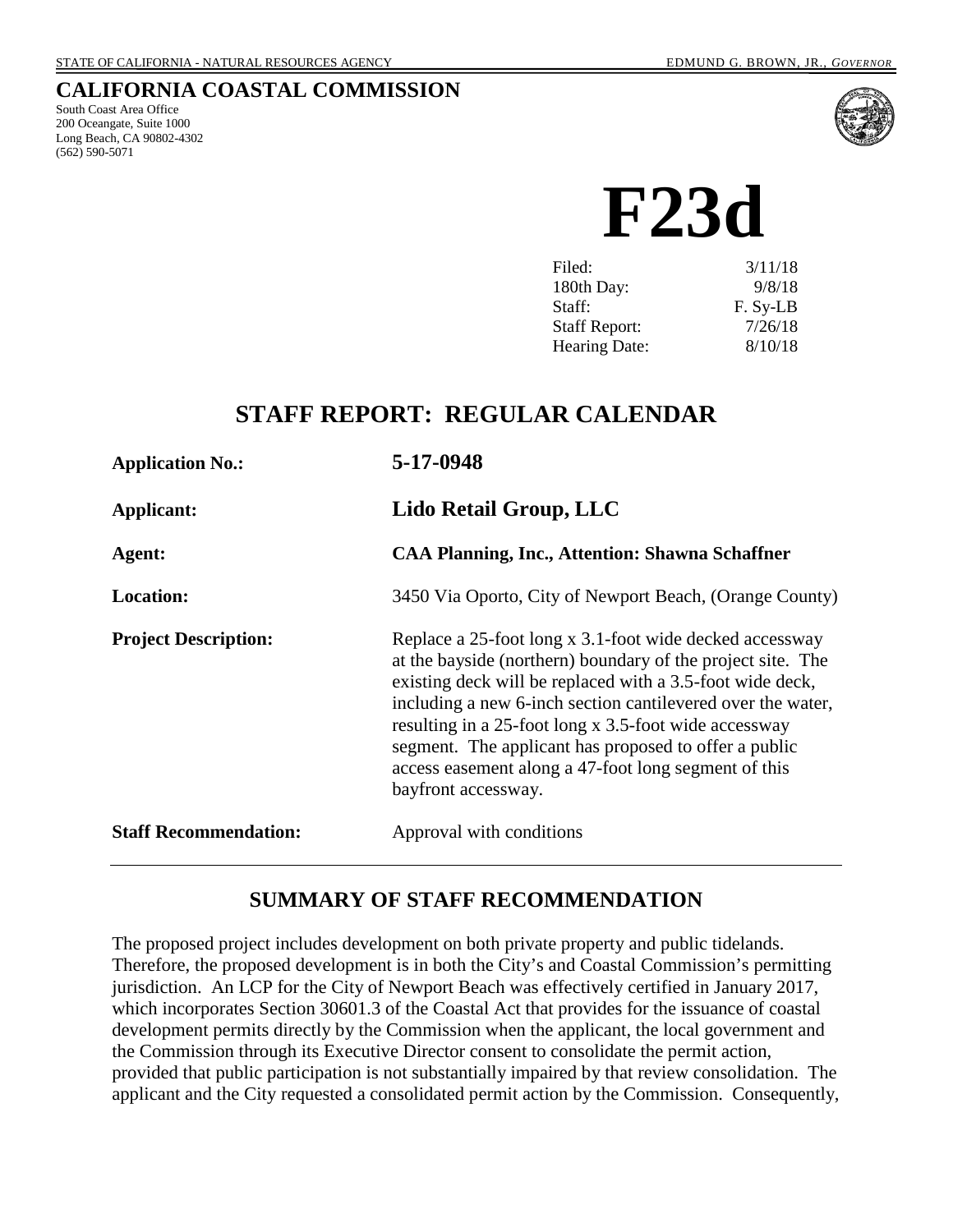the standard of review is Chapter 3 of the Coastal Act and the City's LCP is used only as guidance.

Commission staff is recommending **APPROVAL** of the replacement of a bayfronting landside 25-foot long x 3.1-foot wide decked private accessway that fronts the northern-most boundary of the project site. The existing deck will be replaced with a 3.5-foot wide deck, including a new 6 inch section cantilevered over the water, resulting in a 25-foot long x 3.5-foot wide accessway. The major issues raised by this proposed development concern impacts to marine resources, water quality, hazards, and public access. Special conditions are being imposed to address these issues.

The proposed project is adjacent to, and partially above, the bay and presents an opportunity to improve public access to coastal waters, as required by the certified City of Newport Beach Local Coastal Program (LCP). The Commission has worked with the applicant to ensure that this project will extend the LCP-required bayside public accessway to the end of the subject site by making the subject segment publicly accessible. Special conditions, agreeable to the applicant, have been imposed in order to expand and enhance public access: **Special Condition No. 1** requires the applicant, Lido Retail Group, LLC, to irrevocably offer to dedicate a landside public access easement along the proposed landside deck segment (as proposed); **Special Condition No**. **2** requires the applicant to provide proof that the landowner(s) (trustee of the public trust lands upon which the deck will be cantilevered over, which in this case is the City of Newport Beach) has appropriately designated use of the boardwalk to unrestricted public access for the life of the development, consistent with public trust values; and **Special Condition No. 3** requires the applicant to submit and implement a coastal public access sign plan identifying the location of the visitor-serving/coastal access directional signage.

The proposed project, because of its location adjacent to, and partially above, the bay has potential for adverse impacts to water quality and marine resources during construction and post construction. Therefore, as a result, special conditions have been imposed in order to minimize any impacts to water quality and marine resources the proposed project may result in: **Special Condition No. 4** requires the applicant to implement construction Best Management Practices (BMPs) to protect water quality during construction; **Special Condition No. 5** requires the applicant to submit a Construction Staging Plan; and **Special Condition No. 6** requires the applicant to submit revised project plans identifying the sealant for the decking material.

The proposed development is located in an area where coastal hazards exist and can adversely impact the development. Therefore, the Commission imposes **Special Condition No. 7**, which requires the applicant to assume the risk of development.

To ensure that any prospective future owners of the property are made aware of the applicability of the conditions of this permit, the Commission imposes **Special Condition No. 8**, which requires the property owner record a deed restriction against the project site.

Public trust tidelands are located bayward of the subject site's property line. To preserve and maintain access to the public trust tidelands, the Commission imposes **Special Condition No. 9**, which states that the approval of a coastal development permit for the project does not waive any public rights or interest that exist or may exist on the property.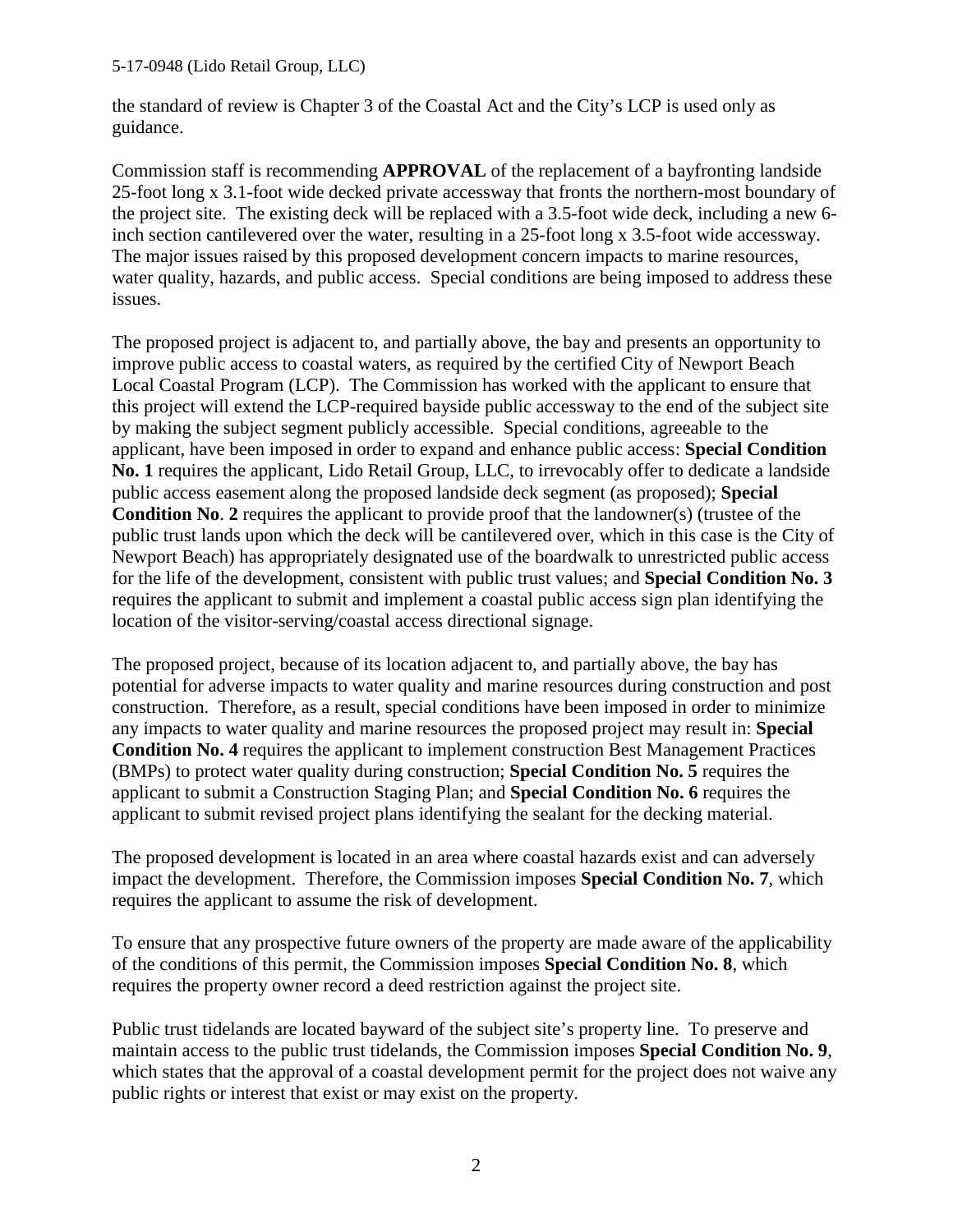# **TABLE OF CONTENTS**

| II.  |  |
|------|--|
| III. |  |
|      |  |
|      |  |
|      |  |
|      |  |
|      |  |
|      |  |
|      |  |
|      |  |
|      |  |

## **APPENDICES**

Appendix A - Substantive File Documents

## **EXHIBITS**

Exhibit No.  $1 -$ Location Map<br>Exhibit No.  $2 -$  Site and Elevation Plan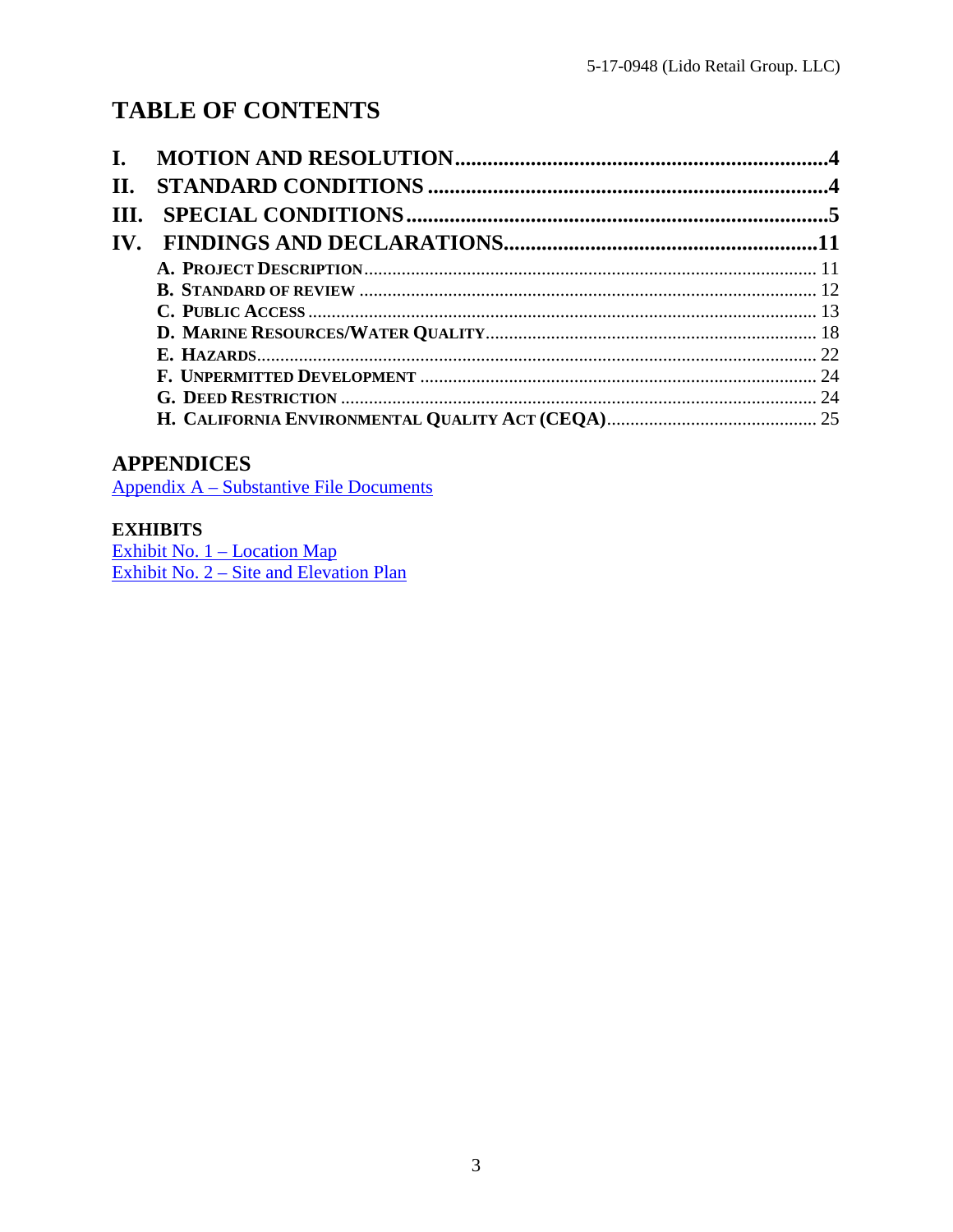## <span id="page-3-0"></span>**I. MOTION AND RESOLUTION**

### **Motion:**

*I move that the Commission approve Coastal Development Permit No. 5-17-0948 pursuant to the staff recommendation.* 

Staff recommends a **YES** vote. Passage of this motion will result in approval of the permit as conditioned and adoption of the following resolution and findings. The motion passes only by affirmative vote of a majority of the Commissioners present.

### **Resolution**:

*The Commission hereby approves Coastal Development Permit 5-17-0948 for the proposed development and adopts the findings set forth below on grounds that the development as conditioned will be in conformity with the policies of Chapter 3 of the Coastal Act. Approval of the permit complies with the California Environmental Quality Act because either 1) feasible mitigation measures and/or alternatives have been incorporated to substantially lessen any significant adverse effects of the development on the environment, or 2) there are no further feasible mitigation measures or alternatives that will substantially lessen any significant adverse impacts of the development on the environment.* 

## <span id="page-3-1"></span>**II. STANDARD CONDITIONS**

This permit is granted subject to the following standard conditions:

- **1. Notice of Receipt and Acknowledgment**. The permit is not valid and development shall not commence until a copy of the permit, signed by the permittee or authorized agent, acknowledging receipt of the permit and acceptance of the terms and conditions, is returned to the Commission office.
- **2. Expiration**. If development has not commenced, the permit will expire two years from the date on which the Commission voted on the application. Development shall be pursued in a diligent manner and completed in a reasonable period of time. Application for extension of the permit must be made prior to the expiration date.
- **3.** Interpretation. Any questions of intent or interpretation of any condition will be resolved by the Executive Director or the Commission.
- **4. Assignment**. The permit may be assigned to any qualified person, provided assignee files with the Commission an affidavit accepting all terms and conditions of the permit.
- **5. Terms and Conditions Run with the Land**. These terms and conditions shall be perpetual, and it is the intention of the Commission and the permittee to bind all future owners and possessors of the subject property to the terms and conditions.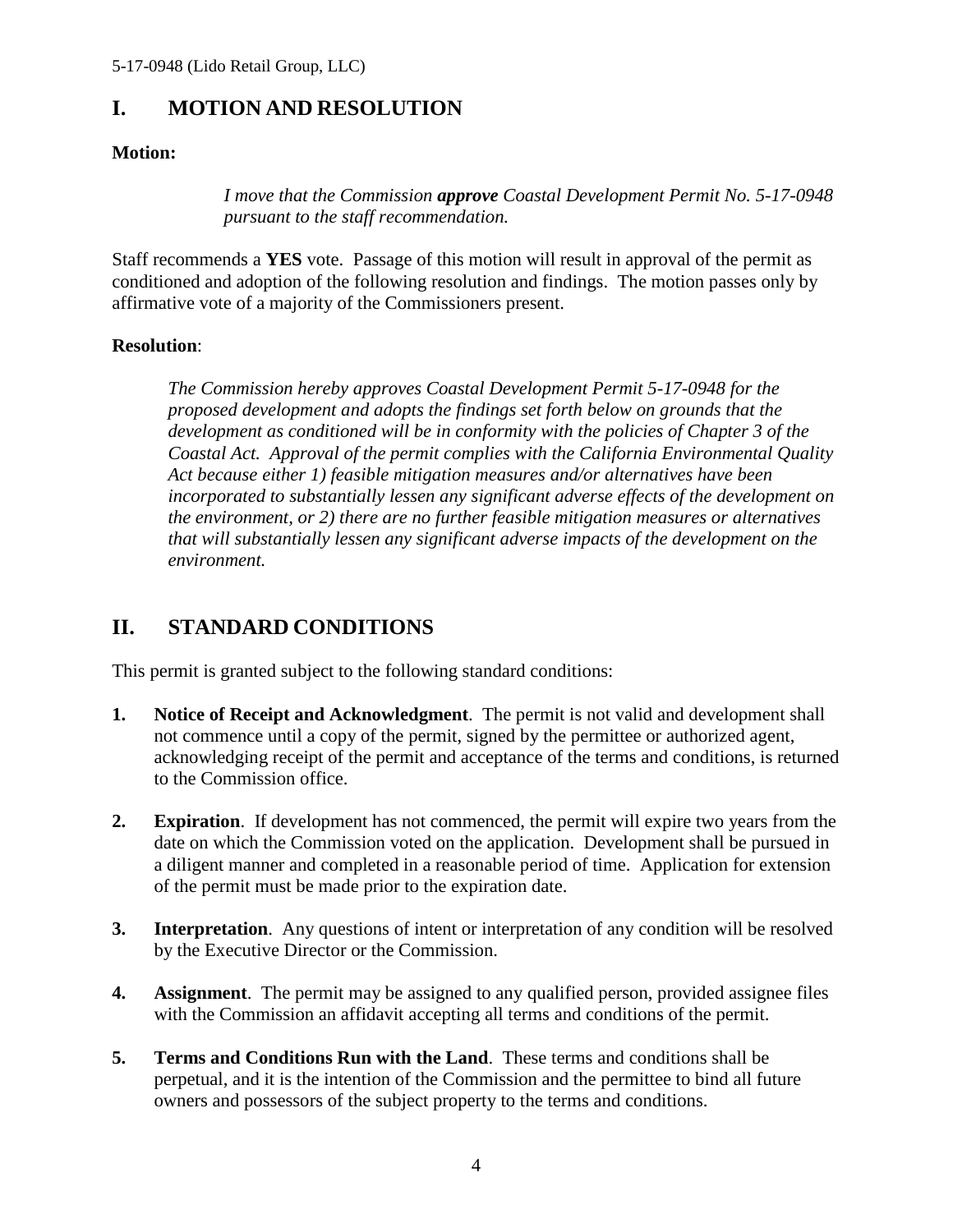# <span id="page-4-0"></span>**III. SPECIAL CONDITIONS**

This permit is granted subject to the following special conditions:

#### **1. Offer to Dedicate for Public Access Easement for Lateral Access**

A. PRIOR TO ISSUANCE OF THE COASTAL DEVELOPMENT PERMIT**,** and in order to implement the applicant's proposal, the applicant shall execute and record a document(s) in a form and content acceptable to the Executive Director, irrevocably offering to dedicate to a public agency or private entity, approved by the Executive Director, a public access easement for public access and recreational uses in perpetuity. The easement shall be an approximately 47-foot long x 2.6-foot wide landside public accessway for lateral public access along the waterfront of Newport Bay. Such easement shall be located along the northern-most bayfront portion of the property located 3450 Via Oporto, as generally depicted in Exhibit No. 2, page 2, of the staff report dated July 26, 2018. No development, as defined in section 30106 of the Coastal Act, shall occur within the public access easement area except for the following development authorized by this coastal development permit:

> Construction of the public accessway, including paving hardscape, landscape, utilities, public access amenities, and signage as necessary.

The recorded document(s) shall include a legal description and corresponding graphic depiction of the legal parcel(s) subject to this permit and a metes and bounds legal description and a corresponding graphic depiction, drawn to scale, of the easement area prepared by a licensed surveyor based on an on-site inspection of the easement or dedicated area. The public access easement shall be ambulatory, and the easement boundaries and amenities (e.g., path, trail, benches, etc.) shall move inland within the permittee's property, if relocation and/or reconstruction of access amenities in the easement area are necessary to retain their continuity and/or utility.

- B. The irrevocable offer to dedicate shall be recorded free of prior liens and any other encumbrances that the Executive Director determines may affect the interest being conveyed. The document shall provide that the offer of dedication shall not be used or construed to allow anyone to interfere with any rights of public access acquired through use which may exist on the property.
- C. The irrevocable offer to dedicate shall run with the land in favor of the People of the State of California, binding successors and assigns of the applicant or landowner in perpetuity, and shall be irrevocable for a period of 21 years, such period running from the date of recording, and indicate that the restrictions on the use of the land shall be in effect upon recording and remain as covenants, conditions and restrictions running with the land in perpetuity, notwithstanding any revocation of the offer.

## **2. Cantilevered Public Accessway Deed Restriction**

A. PRIOR TO ISSUANCE OF THE COASTAL DEVELOPMENT PERMIT, the permittee and the landowner(s) shall execute and record documents(s) in a form and content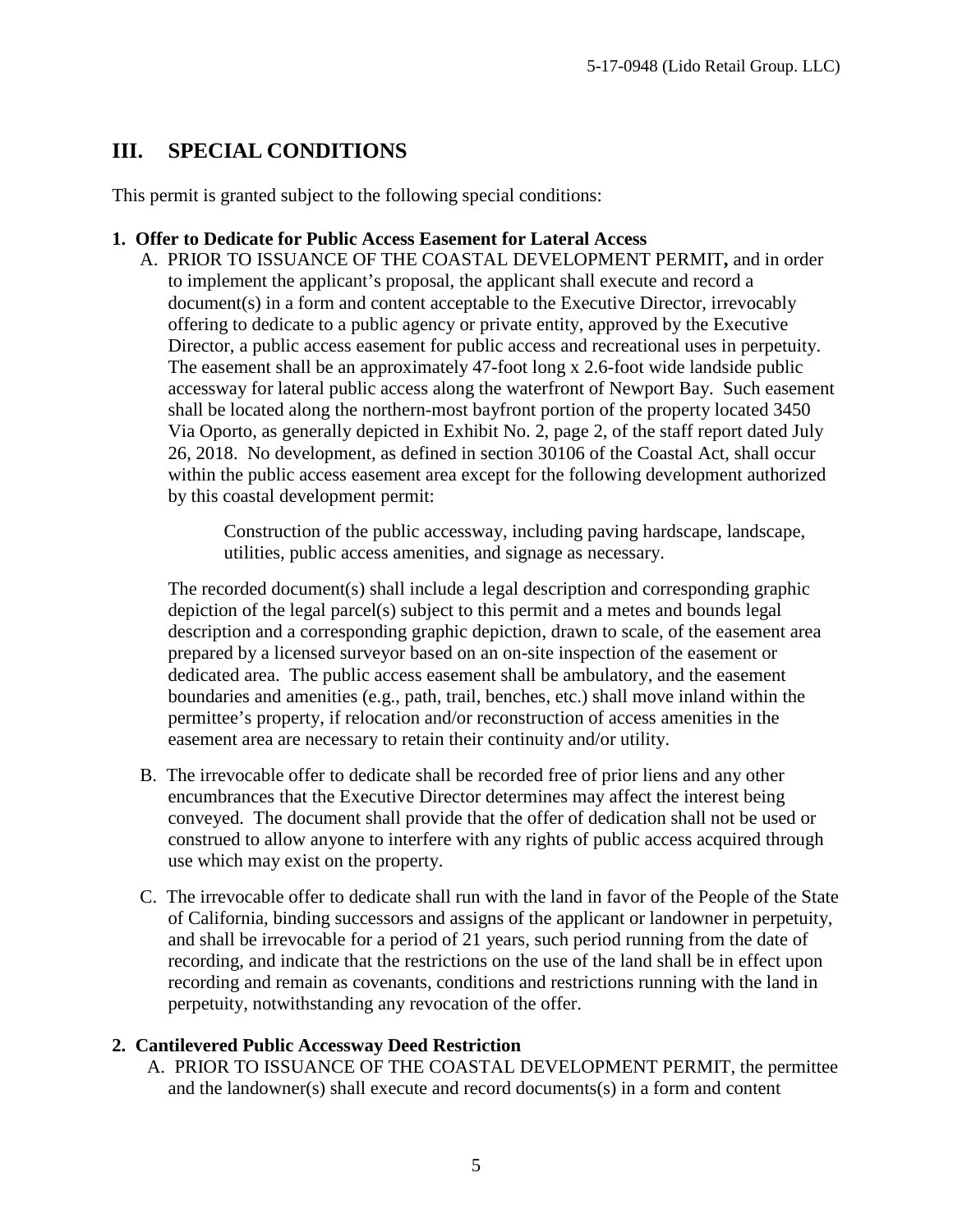acceptable to the Executive Director, restricting the use and enjoyment of the waterside parcel, and providing public access and recreational uses in perpetuity as described in subsection A.1 of this condition and as generally shown on Exhibit No. 2, page 2, of the staff report dated July 26, 2018.

- 1. **Public Access Area.** The deed restriction shall reflect that the permittee shall provide public access for recreational uses on the bayfront deck that overhangs the existing bulkhead at 3450 Via Oporto, consistent with the terms and conditions of this coastal development permit, as generally shown in Exhibit No. 2, page, 2 of the staff report dated July 26, 2018, comprised of:
	- a. The existing bayfront deck segment between the project area (northern-most section authorized by CDP No. 5-17-0948) and the public accessway segment approved and protected by CDP No. 5-16-0120; and.
	- b. The bayfront deck segment authorized by CDP No. 5-17-0948 to be replaced and extended resulting in a one-foot cantilevered section located along the most northern portion of 3450 Via Oporto.
- 2. **Development and Use Restrictions.** No development, as defined in Section 30106 of the Coastal Act, shall occur within any of the public access areas described in subsection A.1 of this condition, and as described and depicted in Exhibit No. 2, page 2 of the staff report dated July 26, 2018, except for the following development authorized by this coastal development permit:

 Installation of the 42-inch high steel pipe railing on top of the cantilevered section of new deck. The document(s) shall also provide that public access along the boardwalk shall be uninterrupted at all times.

- B. The recorded document(s) shall include a legal description and corresponding graphic depiction of the legal parcel(s) subject to this permit and a metes and bounds legal description and a corresponding graphic depiction, drawn to scale, of the designated public access area(s) prepared by a licensed surveyor based on an on-site inspection of the public access area(s).
- C. The deed restriction shall be recorded free of prior liens and any other encumbrances that the Executive Director determines may affect the interest being conveyed.
- D. The deed restriction shall run with the land in favor of the People of the State of California, binding successors and assigns of the applicant and the landowner(s) during the period that any portion of the development approved under this permit remains in existence on the property, after which the permittee and landowner(s) may request that the Commission approve extinguishment of the restriction.
- E. In the event that the Executive Director determines that the landowner cannot legally record document(s) to restrict the use and enjoyment of the parcel as required in subsections (A) through (D), the Executive Director may allow, in lieu of compliance with subsections (A) through (D), the applicant and the landowner(s) to execute alternative document(s), in a form and content acceptable to the Executive Director, which otherwise satisfy the requirements of subsections (A) through (D).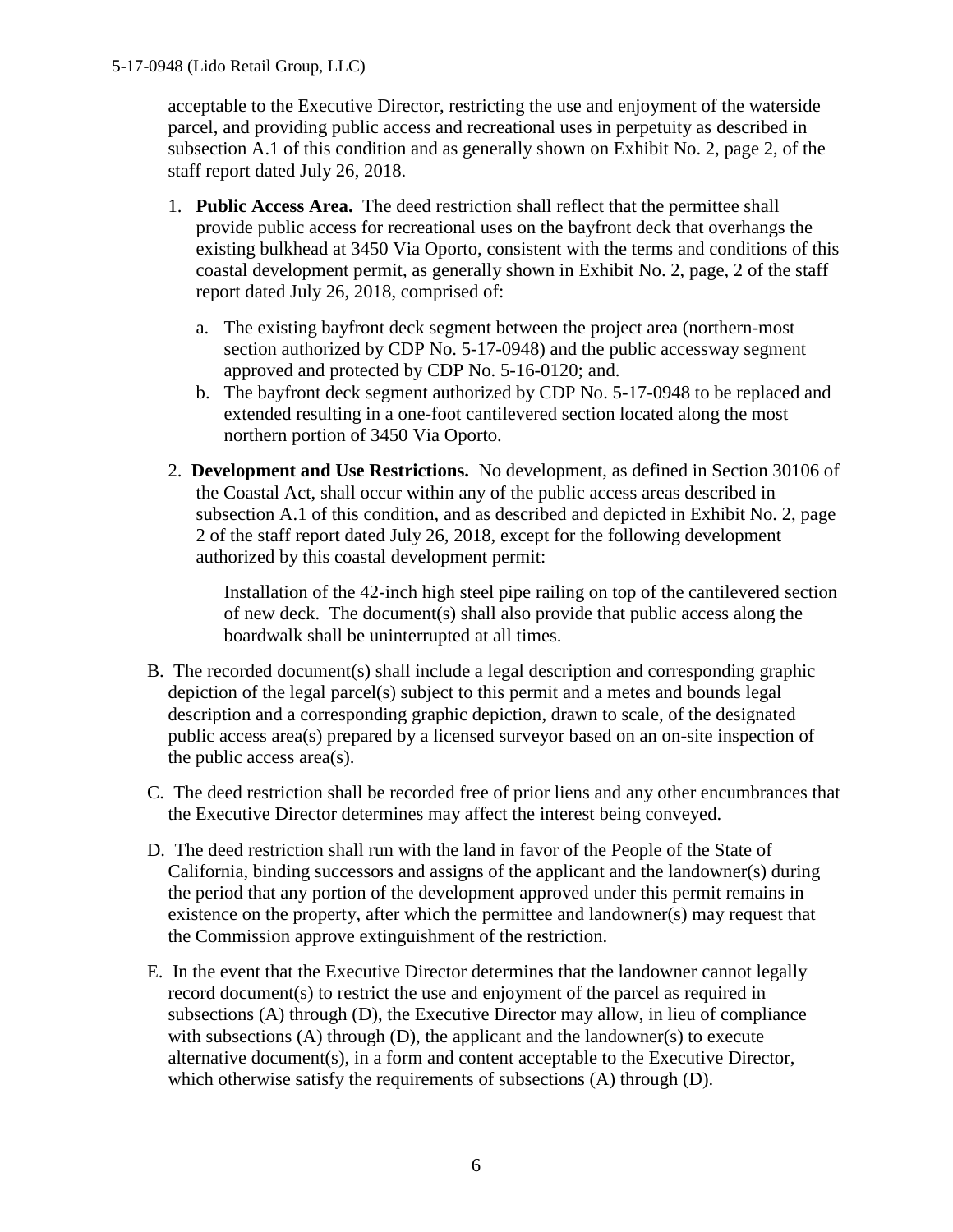### **3. Coastal Public Access Sign Plan.**

- A. PRIOR TO THE ISSUANCE OF THE COASTAL DEVELOPMENT PERMIT, the permittee shall submit, for the Executive Director's review and approval, two (2) sets of a coastal public access sign plan, as required below:
	- 1. The plan shall show the location of the visitor-serving/coastal access directional sign(s) located in the following area:
		- (a) At the southern end of 3450 Via Oporto fronting the property along the bayfront.
		- (b) At the northern end of 3450 Via Oporto fronting the property along the bayfront along the approximately 3.5-foot wide and 3.1-foot wide unobstructed lateral landside public accessway.
		- (c) The proposed sign(s) shall be in compliance with the Coastal Access Sign Program set forth in the certified City of Newport Beach Local Coastal Plan (LCP).
- B. The permittee shall undertake development in conformance with the approved final updated plans unless the Commission amends this permit or the Executive Director determines that no amendment is legally required for any proposed minor deviations.
- **4. Construction Best Management Practices (BMPs).** The permittee shall comply with the following construction-related requirements:
	- A. No demolition or construction materials, debris, or waste shall be placed or stored where it may enter sensitive habitat, receiving waters or a storm drain, or be subject to wave, wind, rain, or tidal erosion and dispersion;
	- B. No demolition or construction equipment, materials, or activity shall be placed in or occur in any location that would result in impacts to environmentally sensitive habitat areas, streams, wetlands or their buffers;
	- C. Any and all debris resulting from demolition or construction activities shall be removed from the project site within 24 hours of completion of the project;
	- D. Demolition or construction debris and sediment shall be removed from work areas each day that demolition or construction occurs to prevent the accumulation of sediment and other debris that may be discharged into coastal waters;
	- E. Machinery or construction materials not essential for project improvements shall not be allowed at any time in the intertidal zone;
	- F. If turbid conditions are generated during construction a silt curtain shall be utilized to control turbidity;
	- G. Floating booms shall be used to contain debris discharged into coastal waters and any debris discharged shall be removed as soon as possible but no later than the end of each day;
	- H. Non buoyant debris discharged into coastal waters shall be recovered by divers as soon as possible after loss;
	- I. All trash and debris shall be disposed in the proper trash and recycling receptacles at the end of every construction day;
	- J. The applicant shall provide adequate disposal facilities for solid waste, including excess concrete, produced during demolition or construction;
	- K. Debris shall be disposed of at a legal disposal site or recycled at a recycling facility. If the disposal site is located in the Coastal Zone, a coastal development permit or an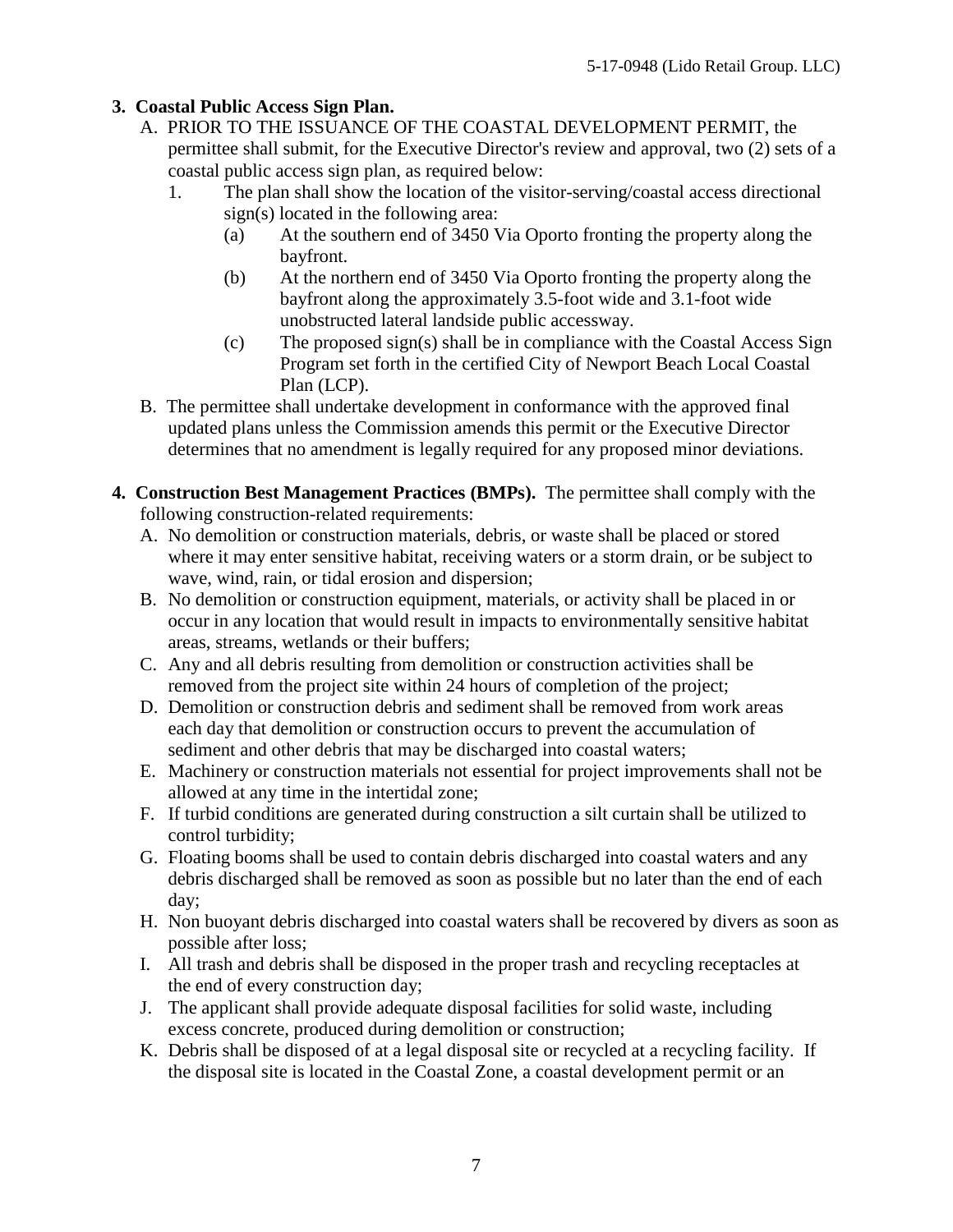amendment to this permit shall be required before disposal can take place unless the Executive Director determines that no amendment or new permit is legally required;

- L. All stock piles and construction materials shall be covered, enclosed on all sides, shall be located as far away as possible from drain inlets and any waterway, and shall not be stored in contact with the soil;
- M. Machinery and equipment shall be maintained and washed in confined areas specifically designed to control runoff. Thinners or solvents shall not be discharged into sanitary or storm sewer systems;
- N. The discharge of any hazardous materials into any receiving waters shall be prohibited;
- O. Spill prevention and control measures shall be implemented to ensure the proper handling and storage of petroleum products and other construction materials. Measures shall include a designated fueling and vehicle maintenance area with appropriate berms and protection to prevent any spillage of gasoline or related petroleum products or contact with runoff. The area shall be located as far away from the receiving waters and storm drain inlets as possible;
- P. Best Management Practices (BMPs) and Good Housekeeping Practices (GHPs) designed to prevent spillage and/or runoff of demolition or construction-related materials, and to contain sediment or contaminants associated with demolition or construction activity, shall be implemented prior to the on-set of such activity; and
- Q. All BMPs shall be maintained in a functional condition throughout the duration of construction activity.

### **5. Construction Staging Plan.** PRIOR TO ISSUANCE OF THE COASTAL

DEVELOPMENT PERMIT the permittee shall submit for the review and approval of the Executive Director, two (2) full size sets of construction staging plans, which indicate that the construction staging area(s) and construction corridor(s) will minimize public access impacts to the coast and minimize water quality impacts to coastal waters.

- 1. The plan shall demonstrate that:
	- (a) Construction equipment, materials or activity shall not occur outside the staging area and construction corridor identified on the site plan required by this condition;
	- (b) Construction equipment, materials, or activity shall not be placed within any habitat area or within 100-feet of any drainages; and
	- (c) The construction staging area will gradually be reduced as less materials and equipment are necessary.
- 2 The plan shall include, at a minimum, the following components:
	- (a) A site plan that depicts:
		- $(1)$  limits of the staging area(s);
		- (2) construction corridor(s); and
		- (3) construction site; and
		- (4) location of construction fencing and temporary job trailer(s); and
	- (b) A narrative that describes and explains the plan

The permittee shall undertake development in accordance with the approved final plans. Any proposed changes to the approved final plans shall be reported to the Executive Director. No changes to the approved final plans shall occur without a Commission amendment to this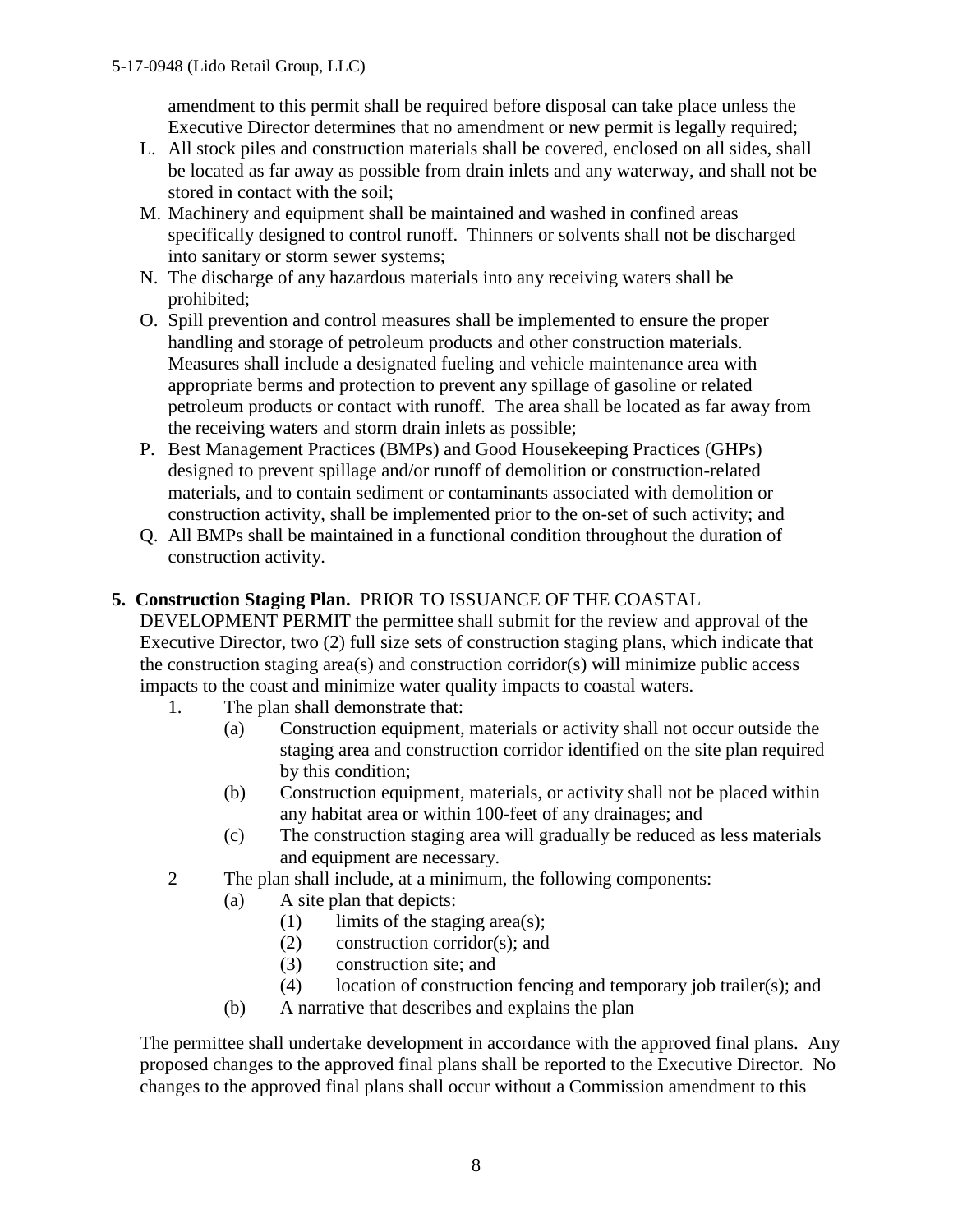Coastal Development Permit unless the Executive Director determines that no amendment is legally required.

### **6. Revised Plans.**

- A. PRIOR TO THE ISSUANCE OF THE COASTAL DEVELOPMENT PERMIT, the permittee shall submit, for the Executive Director's review and approval, two (2) full size sets of revised plans that substantially conform with the plans submitted on November 13, 2017 and February 13, 2018, modified as required below:
	- 1. The revised plans shall identify the sealant for the decking material. The identified sealant will be applied at an approved inland facility prior to arrival at the construction site, and kiln-dried, in order to significantly reduce potential leaching of preservative treatments into the water body).
- B. All revised plans shall be prepared and certified by a licensed professional or professionals as applicable (e.g., architect, surveyor, geotechnical engineer), based on current information and professional standards, and shall be certified to ensure that they are consistent with the Commission's approval and with the recommendations of any required technical reports.
- C. The permittee shall undertake development in conformance with the approved revised plans unless the Commission amends this permit or the Executive Director determines that no amendment is legally required for any proposed minor deviations.

**7. Assumption of Risk, Waiver of Liability and Indemnity.** By acceptance of this permit, the applicant acknowledges and agrees (i) that the site may be subject to hazards from waves, erosion, storm conditions, liquefaction, flooding, and sea level rise; (ii) to assume the risks to the applicant and the property that is the subject of this permit of injury and damage from such hazards in connection with this permitted development; (iii) to unconditionally waive any claim of damage or liability against the Commission, its officers, agents, and employees for injury or damage from such hazards; and (iv) to indemnify and hold harmless the Commission, its officers, agents, and employees with respect to the Commission's approval of the project against any and all liability, claims, demands, damages, costs (including costs and fees incurred in defense of such claims), expenses, and amounts paid in settlement arising from any injury or damage due to such hazards.

**8. Deed Restriction.** PRIOR TO ISSUANCE OF THE COASTAL DEVELOPMENT PERMIT, the applicant shall submit to the Executive Director for review and approval documentation demonstrating that the landowners have executed and recorded against the parcel(s) governed by this permit a deed restriction, in a form and content acceptable to the Executive Director: (1) indicating that, pursuant to this permit, the California Coastal Commission has authorized development on the subject property, subject to terms and conditions that restrict the use and enjoyment of that property; and (2) imposing the Special Conditions of this permit as covenants, conditions and restrictions on the use and enjoyment of the Property. The deed restriction shall include a legal description of the entire parcel or parcels governed by this permit. The deed restriction shall also indicate that, in the event of an extinguishment or termination of the deed restriction for any reason, the terms and conditions of this permit shall continue to restrict the use and enjoyment of the subject property so long as either this permit or the development it authorizes, or any part, modification, or amendment thereof, remains in existence on or with respect to the subject property.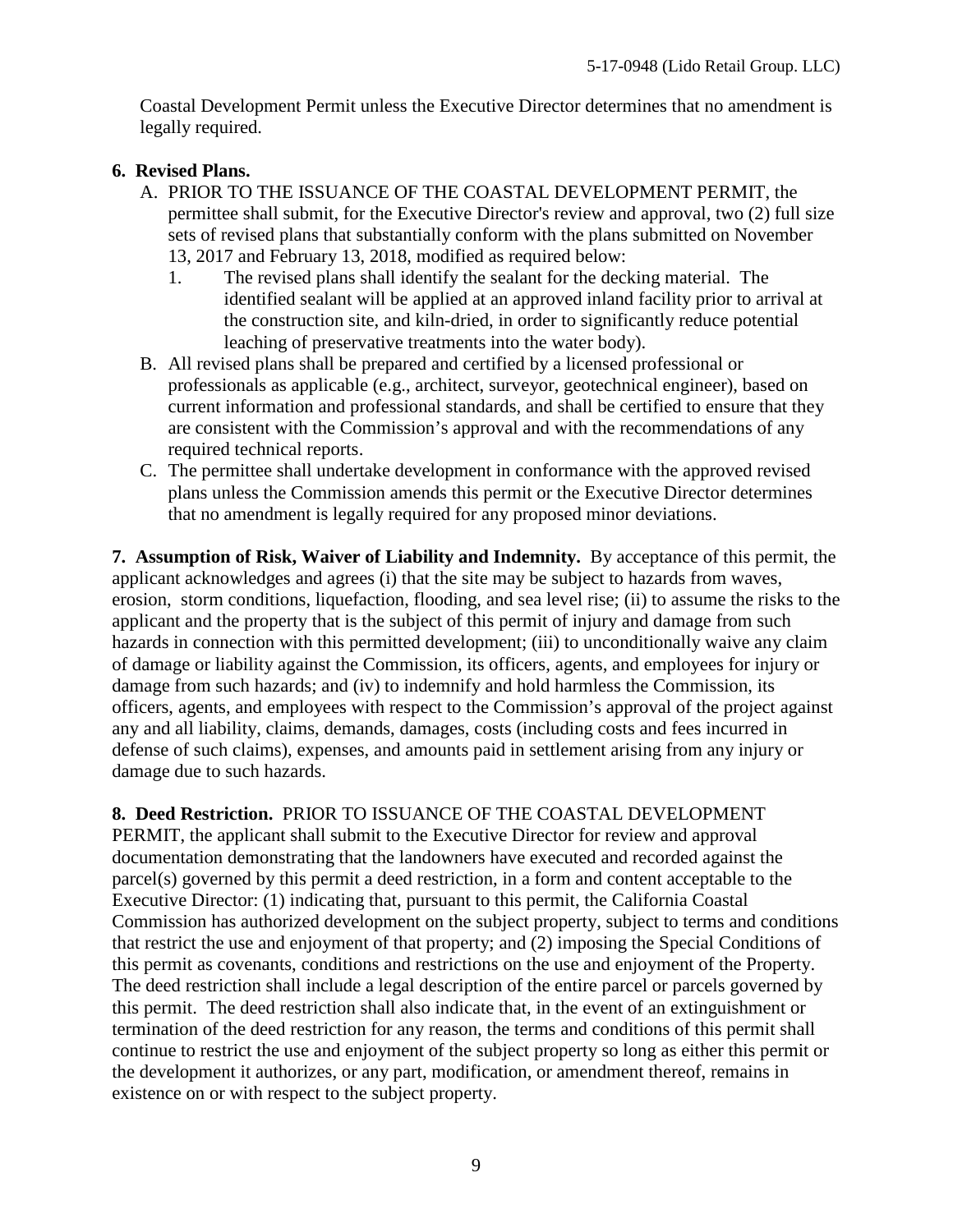**9. Public Rights**. The Coastal Commission's approval of this permit shall not constitute a waiver of any public rights that exist or may exist on the properties. The permittee shall not use this permit as evidence of a waiver of any public rights that may exist on the properties now or in the future.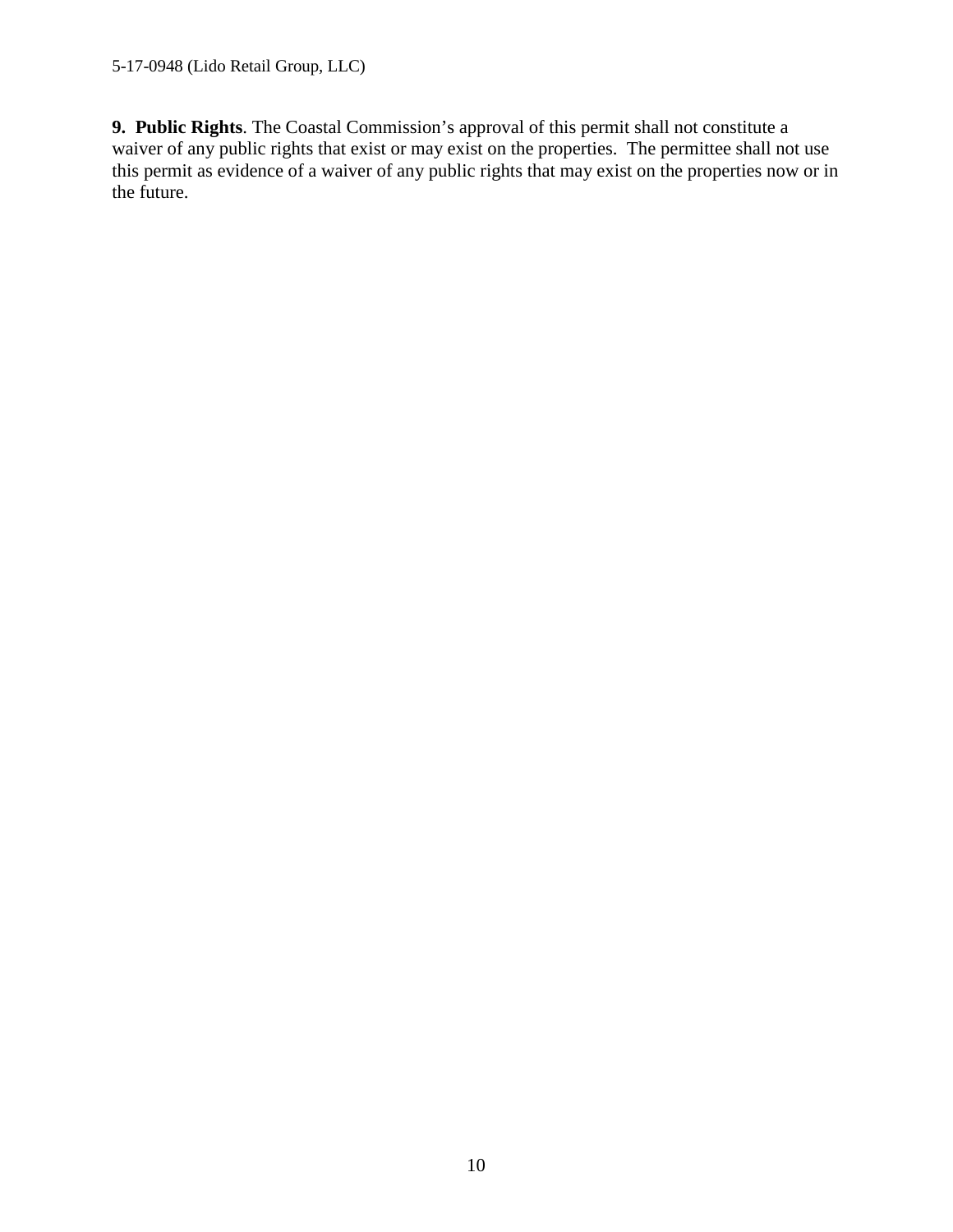# <span id="page-10-0"></span>**IV. FINDINGS AND DECLARATIONS**

## <span id="page-10-1"></span>**A. PROJECT DESCRIPTION**

The subject site is located within an area known as Lido Marina Village, which is a pedestrianoriented waterfront development that includes visitor-serving commercial uses, specialty stores, and marine uses located within the City of Newport Beach (**[Exhibit No. 1](https://documents.coastal.ca.gov/reports/2018/8/F23d/F23d-8-2018-exhibits.pdf)**). Lido Marina Village includes a parking garage, which provides parking for both land uses and water-related uses in the village. Bayward of Lido Marina Village is the Lido Marina in Newport Bay, which has been continuously operated as a private visitor-serving commercial marina since 1955. The Lido Marina is an extension of Lido Marina Village and they are connected by the Lido Marina Village Patio/Boardwalk **[\(Exhibit No. 2, page 1\)](https://documents.coastal.ca.gov/reports/2018/8/F23d/F23d-8-2018-exhibits.pdf)**.

In May 2017, the Coastal Commission approved CDP No. 5-16-0120 for the redevelopment of the Lido Marina that consisted of the demolition of the existing 49-slip marina and construction of a new 48-slip marina in the same location. The project also included the improvement and substantial expansion of the existing public waterfront boardwalk (the Lido Marina Village Patio/Boardwalk) that included the construction of a 6-foot wide cantilevered public boardwalk above the existing seawall/bulkhead and installation of approximately 155 earthen anchors to strengthen the existing bulkhead (although it did not include any work on the boardwalk or bulkhead on the 25-foot long segment of the bayfront where the currently proposed project is located). More specifically, the expansion of the public waterfront boardwalk consisted of the removal of the existing 6-foot wide landside public boardwalk section and expansion and improvement resulting in a new 12-foot wide public boardwalk comprised of a new 6-foot wide landside public boardwalk section and a new 6-foot wide cantilevered public boardwalk section along the seawall/bulkhead, which begins at the southern portion of the Lido Marina Village before the property line of 3388 Via Oporto and continues to the northern portion of the Lido Marina Village right before the building located at 3450 Via Oporto **[\(Exhibit No. 2, page 1\)](https://documents.coastal.ca.gov/reports/2018/8/F23d/F23d-8-2018-exhibits.pdf)**.

In addition, an existing 6-foot wide pile supported deck located over the water at the southern portion of the property located at 3450 Via Oporto that fronts the bay was also approved to be rebuilt in the same location and was conditioned to be included as a component of the approved proposed landside 6-foot wide unobstructed lateral public accessway and with the 6-foot wide cantilevered public boardwalk that forms a 12-foot wide public boardwalk/accessway **[\(Exhibit](https://documents.coastal.ca.gov/reports/2018/8/F23d/F23d-8-2018-exhibits.pdf)  [No. 2, page 2\)](https://documents.coastal.ca.gov/reports/2018/8/F23d/F23d-8-2018-exhibits.pdf)**. The approved to be rebuilt 6-foot wide pile supported deck does not extend across the entire length of the 3450 Via Oporto property, only along the southern portion. The currently proposed project affects the northern portion of the 3450 Via Oporto property.

To ensure that unobstructed access was continuously provided along the 6-foot wide landside lateral public boardwalk, a special condition (No. 10) was imposed by CDP No. 5-16-0120 that required that an existing landside easement for the public walkway remain. To also ensure the provision of public access along the new 6-foot wide cantilevered public boardwalk and along the rebuilt 6-foot wide pile supported deck located over the water at the 3450 Via Oporto property, a special condition (No. 11) was imposed that required the City of Newport Beach (trustee of the public trust lands upon which the new boardwalk will be cantilevered over) to record a public access document to ensure the provision of unobstructed public access along the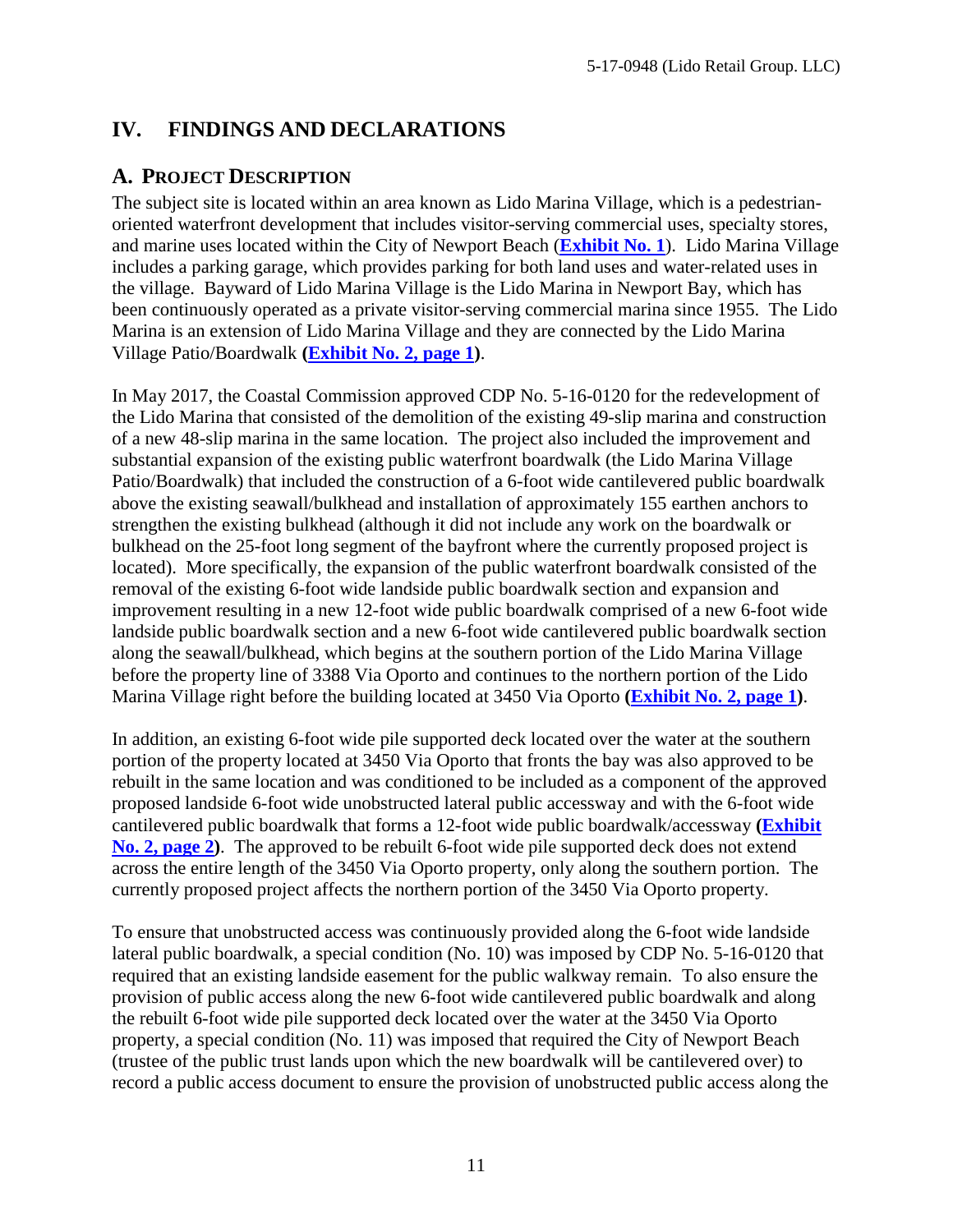delineated 6-foot wide cantilevered boardwalk. Condition compliance for CDP No. 5-16-0120 is still ongoing and the permit has not yet been issued.

The proposed project consists of removing a bayfronting landside 25-foot long x 3.1-foot wide decked private accessway that fronts the northern-most boundary of the project site located at 3450 Via Oporto and replacing it with a 3.5-foot wide deck, including a new 6-inch section cantilevered over the water, resulting in a 25-foot long x 3.5-foot wide accessway **[\(Exhibit No.](https://documents.coastal.ca.gov/reports/2018/8/F23d/F23d-8-2018-exhibits.pdf)  [2, page 2](https://documents.coastal.ca.gov/reports/2018/8/F23d/F23d-8-2018-exhibits.pdf)**). An approximately 6-inch portion of the existing 3.1-foot wide decked private accessway that is to be replaced already overhangs the bulkhead cap/water. This overhang will be extended by another six inches to widen the accessway to 3.5 feet. Thus, the post project 3.5 foot wide deck will have a one-foot cantilevered section. Along the top of the cantilevered section, a new 42-inch high steel pipe railing will be installed. The applicant has proposed a public access easement along this accessway and an adjacent landside 22-foot long x 3.1-foot wide accessway totaling approximately 47 feet long x 3.1 feet wide.

The city's requirement for the accessway width to be a minimum of 3-feet for private access to the building's mechanical room, which fronts this accessway, is the reason for the proposed 6 inch increase in width. Due to the location of the existing building directly abutting the decked accessway, extending the width of the accessway landward instead of bayward was determined to not be an option by the applicant. Extending the accessway landward would require some demolition of the existing building, which functions as a restaurant and will continue to do so after the project is completed. The applicant has stated that construction will take place from the landside and from an existing dock float adjacent to the bulkhead. The applicant has further stated that construction is anticipated to be completed in approximately one day.

While CDP No. 5-16-0120 approved the replacement of the existing 6-foot wide pile supported deck located over the water at the southern portion of the subject property, the proposed project is taking place on the landside at the northern-most end of the same subject property, the opposite end. Located between these two project areas and still within the 3450 Via Oporto property and fronting the bay is an approximately 22-foot long x 3.1-foot wide bayfronting landside private accessway (**[Exhibit No. 2, page 2](https://documents.coastal.ca.gov/reports/2018/8/F23d/F23d-8-2018-exhibits.pdf)**). Similar to the northern-most section accessway that is being replaced; this approximately 22-foot long landside private accessway section has an approximately 6-inch portion of the existing 3.1-foot wide accessway that overhangs the bulkhead cap/water. No changes are proposed along this intervening 22-foot long segment at this time.

## <span id="page-11-0"></span>**B. STANDARD OF REVIEW**

In January 2017, the City obtained certification of their Local Coastal Plan (LCP). The landside portion of the development is within the City's jurisdiction and the portion of the development over the water is located bayward of the mean high tide and is thus within the Commission's original permit jurisdiction. Where a proposed development is located within both the Coastal Commission's and City's coastal development permit jurisdictions, coastal development permits are required by both the City and the Coastal Commission. However if the applicant, the City, and the Coastal Commission consent to consolidate the permit action, the Coastal Commission can process a consolidated coastal development permit application pursuant to the procedures in Public Resources Code, Section 30601.3. The applicant and the City requested a consolidated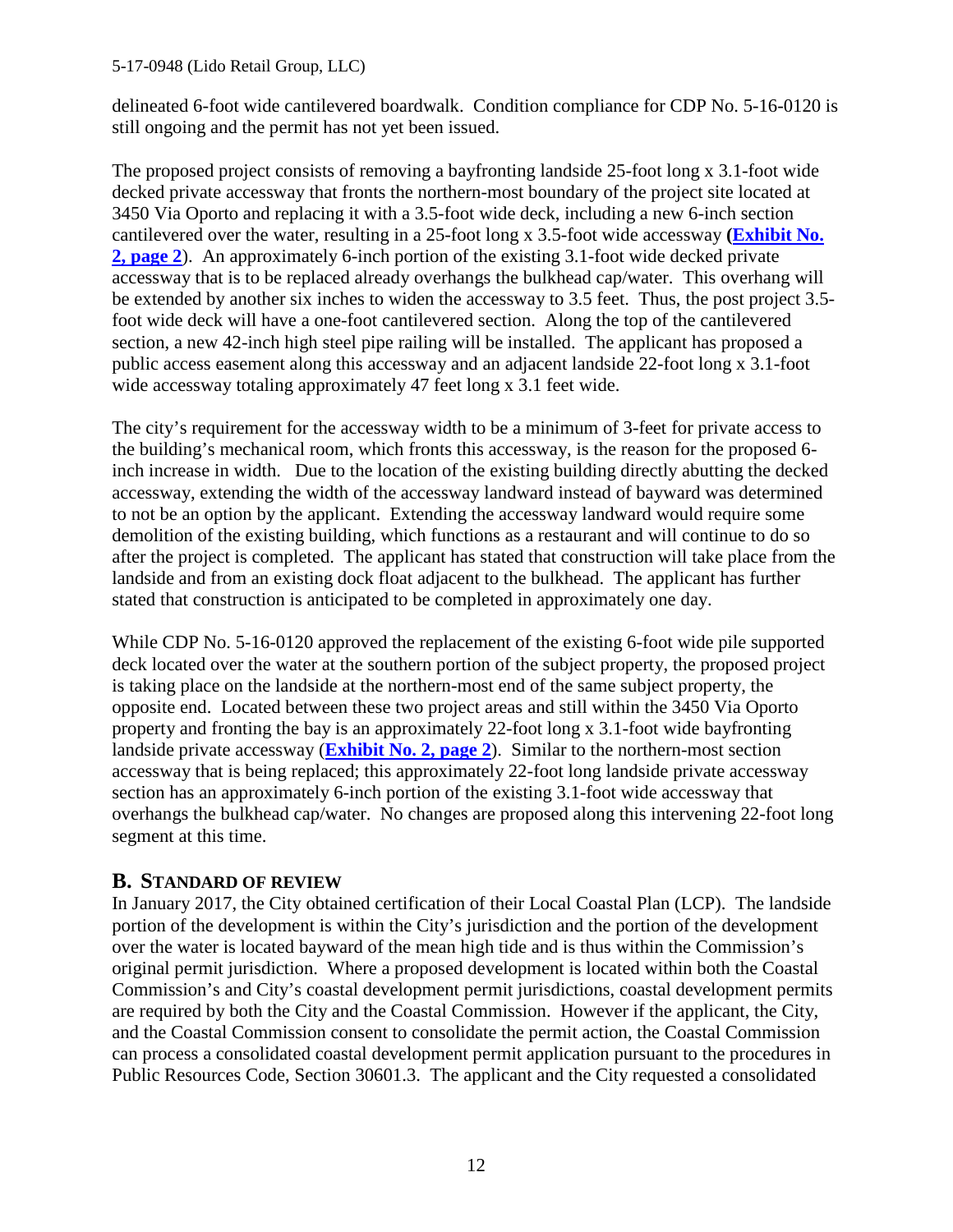permit action by the Commission. Consequently, the standard of review is Chapter 3 of the Coastal Act and the City's LCP is used only as guidance.

## <span id="page-12-0"></span>**C. PUBLIC ACCESS**

Section 30210 of the Coastal Act states:

*In carrying out the requirement of Section 4 of Article X of the California Constitution, maximum access, which shall be conspicuously posted, and recreational opportunities shall be provided for all the people consistent with public safety needs and the need to protect public rights, rights of private property owners, and natural resource areas from overuse*.

Section 30211 of the Coastal Act states:

*Development shall not interfere with the public's right of access to the sea where acquired through use or legislative authorization, including, but not limited to, the use of dry sand and rocky coastal beaches to the first line of terrestrial vegetation.*

Section 30212 of the Coastal Act states, in relevant part:

*(a) Public access from the nearest public roadway to the shoreline and along the coast shall be provided in new development projects except where:[…] (2) adequate access exists nearby, …*

Coastal Land Use Plan Policy, Parking, 2.9.3-2 states,

*Continue to require new development to provide off-street parking sufficient to serve the approved use in order to minimize impacts to public on-street and off-street parking available for coastal access.* 

Coastal Land Use Plan Policy, Parking, 2.9.3-3 states,

*Require that all proposed development maintain and enhance public access to the coast by providing adequate parking pursuant to the off-street parking regulations of the Zoning Code in effect as of October 13, 2005.*

Coastal Land Use Plan Policy, Shoreline Access, 3.1.1-1 states,

*Protect, and where feasible, expand and enhance public access to and along the shoreline and to beaches, coastal waters, tidelands, coastal parks, and trails.* 

Coastal Land Use Plan Policy, Shoreline Access, 3.1.1-3 states,

*Develop and implement a uniform coastal access signing program to assist the public in locating, recognizing, and utilizing public access trails. Where appropriate, include information advising the public of environmentally sensitive habitats, safety hazards, and to respect adjacent private property.*

Coastal Land Use Plan Policy, Shoreline Access, 3.1.1-13 states,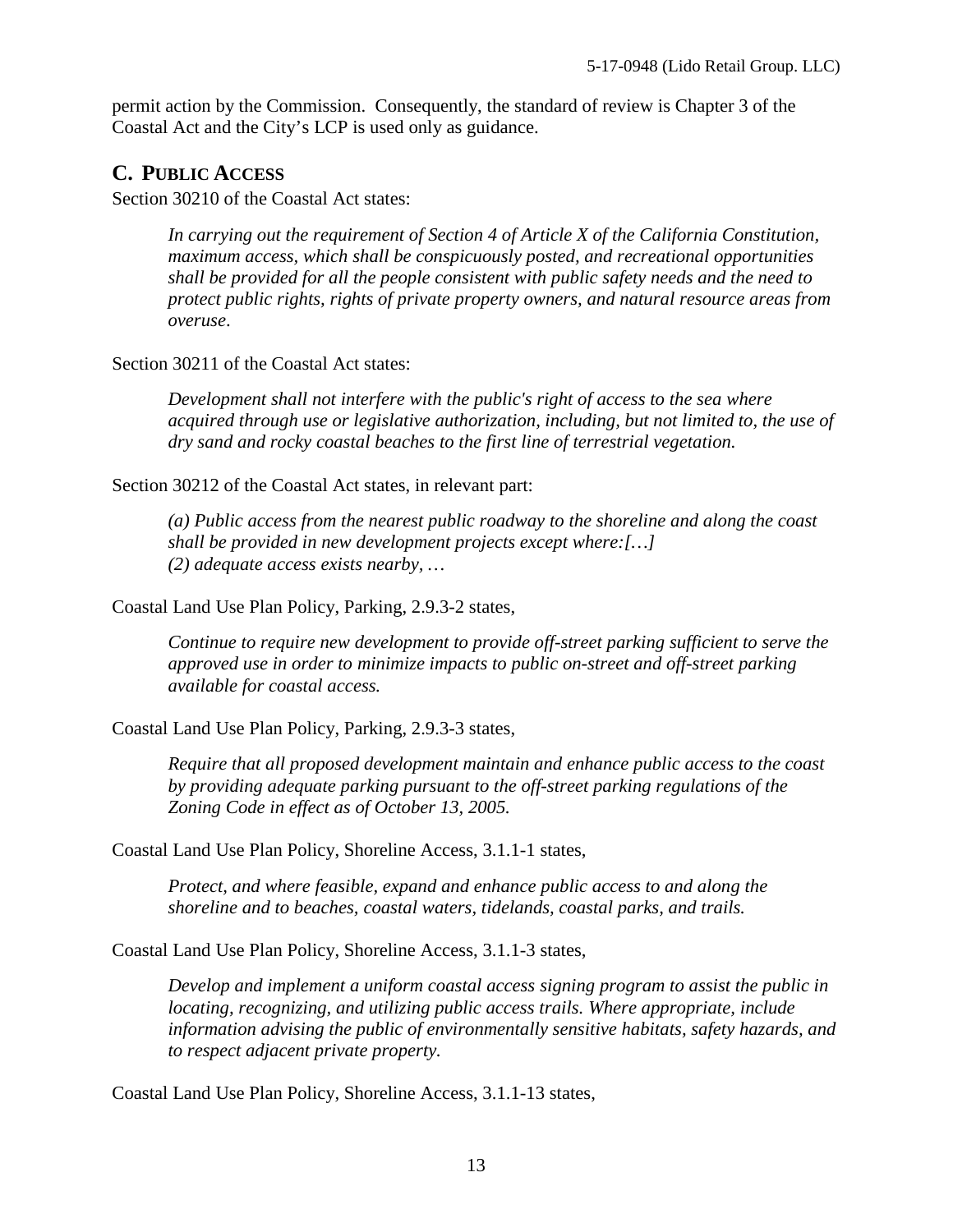*Require a direct dedication or an Offer to Dedicate (OTD) an easement for lateral public access for all new shorefront development causing or contributing to adverse public access impacts. Such dedication or easement shall extend from the limits of public ownership (e.g. mean high tide line) landward to a fixed point seaward of the primary extent of development (e.g. intersection of sand with toe or top of revetment, vertical face of seawall/bulkhead, dripline of deck, or toe of bluff).* 

Coastal Land Use Plan Policy, Shoreline Access, 3.1.1-15 states,

*Encourage the acceptance, improvement and opening of OTDs to the public by the City, a public agency, a private association, or other appropriate entity.* 

Coastal Land Use Plan Policy, Shoreline Access, 3.1.1-16 states,

*Require all direct dedications or OTDs for public access to be made to a public agency or other appropriate entity that will operate the accessway on behalf of the public. Require accessways to be opened to the public once an appropriate entity accepts responsibility for maintenance and liability.* 

Coastal Land Use Plan Policy, Shoreline Access, 3.1.1-17 states,

*Require new development in waterfront commercial areas to provide public access easements to and along the waterfront. Where appropriate, integrate public access easements into the project designs, such as restaurants with outdoor waterfront dining areas and boarding areas for charter and excursion vessels.*

Coastal Land Use Plan Policy, Shoreline Access, 3.1.1-16 states,

*Consistent with the policies above, provide maximum public access from the nearest public roadway to the shoreline and along the shoreline with new development except where (1) it is inconsistent with public safety, military security needs, or the protection of fragile coastal resources or (2) adequate access exists nearby.* 

Coastal Land Use Plan Policy, Berthing, and Storage, 3.3.2-2 states,

*Protect, and where feasible, enhance and expand marinas and dry boat storage facilities.* 

Coastal Land Use Plan Policy, Berthing, and Storage, 3.3.2-7 states,

*Protect, and where feasible, expand and enhance facilities and services for visiting vessels, including public mooring and docking facilities, dinghy docks, guest docks, club guest docks, pump-out stations and other features, through City, County, and private means.* 

Implementation Plan, Development Standards, 21.30A.020(C)(4) states,

*4. Required Lateral Access. New public accessways for any new development in the segments identified in Section 21.30A.050(A)(7)(b) shall be required unless excepted by*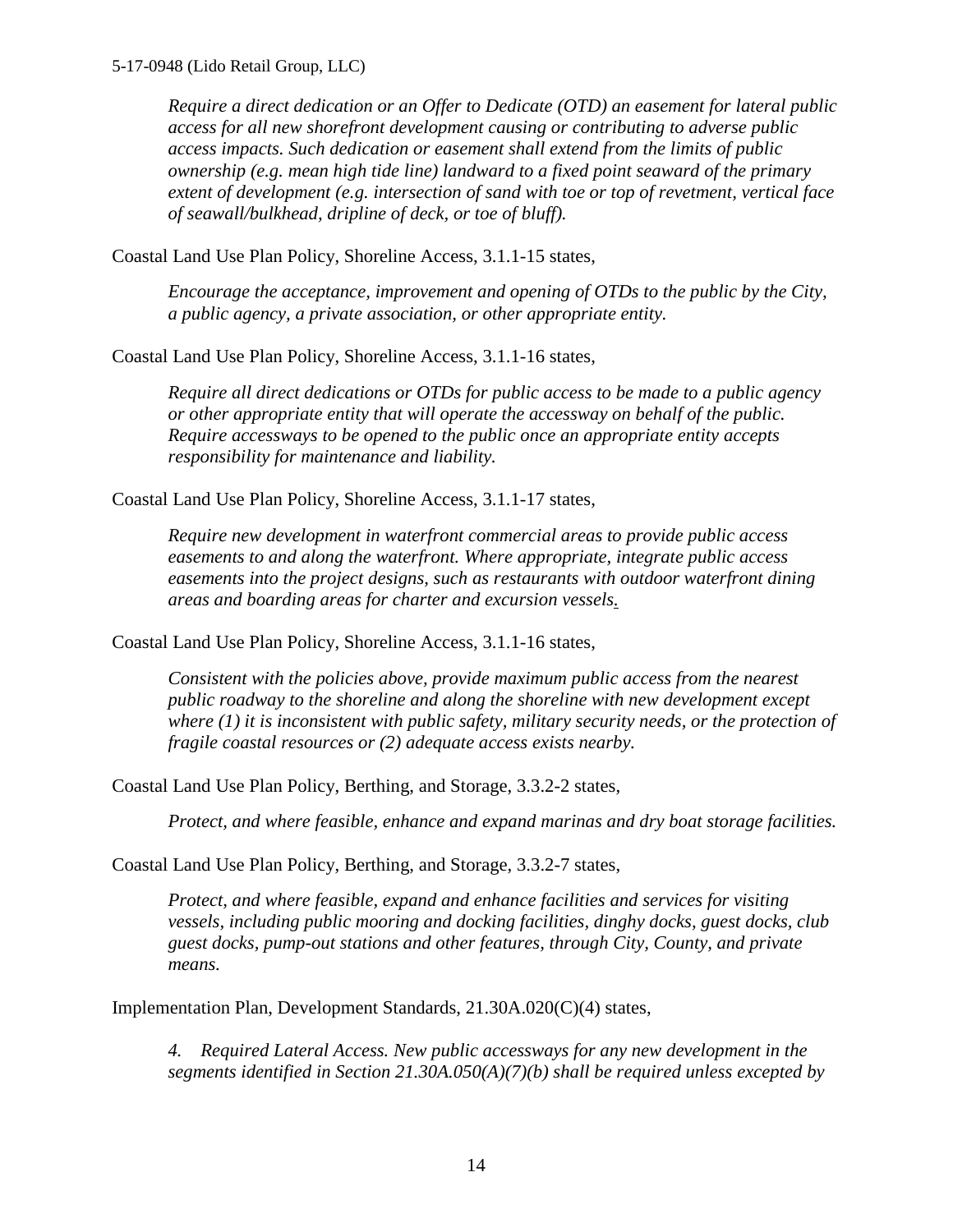*subsection (C)(2) of this section or the review authority determines that new public access is not required in pursuant to Section 21.30A.050(J).* 

Implementation Plan, Development Standards, 21.30A.050(A)(7)(b)(i) states,

- *b. Required Segments. Lateral accessway segments shall be provided in the following areas:* 
	- *i. Lido Marina Village. On all bay front nonresidential and mixed-use lots in Lido Marina Village.*
	- *ii. Cannery Village and McFadden Square. On all bay front lots in Cannery Village and McFadden Square from 31st Street to 19th Street.*
	- *iii. Mariners' Mile. On all bay front lots in Mariners.' Mile from the Coast Highway/Newport Boulevard Bridge to the Balboa Bay Resort.*

Implementation Plan, Development Standards, 21.30A.050(A)(7)(d)(ii) states,

- *d. Minimum Width. Lateral accessways shall be the following minimum widths:* 
	- *ii. Lots with Shoreline Protective Devices. For lots with shoreline protective devices, a lateral accessway shall be a minimum of ten (10) feet in width as measured landward from the shoreline protective device.*

The proposed project is located bayward of the first public road and within coastal waters, but also at the convergence of the landside and the water on both the landside and waterside (i.e., on both side of the existing marina bulkhead). The proposed project is located within the Lido Marian Village and Lido Marina, which provides opportunities for the public to enjoy the coast.

The proposed project consists of removing a bayfronting landside 25-foot long x 3.1-foot wide decked private accessway that fronts the northern-most boundary of the project site located at 3450 Via Oporto and replacing it with a 3.5-foot wide deck, including a new 6-inch section cantilevered over the water, resulting in a 25-foot long x 3.5-foot wide accessway. An approximately 6-inch portion of the existing 3.1-foot wide decked private accessway that is to be replaced already overhangs the bulkhead cap/water. Thus, the post project 3.5-foot wide deck will have a new 6-inch cantilevered section, as well as an approximately 6-inch wide replaced in kind section over the water for a total of 1-foot wide section over the water post project. The city's requirement for the accessway width to be a minimum of 3-feet for private access to the mechanical room, which fronts this accessway, is the reason for the 6-inch increase in width. The applicant has proposed a public access easement along this accessway and an adjacent landside 22-foot long x 3.1-foot wide accessway totaling approximately 47 feet long x 3.1 feet wide, to be discussed later in the staff report.

At the southern end of the 3450 Via Oporto property is an existing 6-foot wide pile supported deck located over the water that fronts the bay that the Commission approved in May 2017. This pile supported deck was approved to be rebuilt in the same location and was conditioned to be included as a component of a landside 6-foot wide unobstructed lateral public accessway and with the approved 6-foot wide cantilevered public boardwalk that was also approved under CDP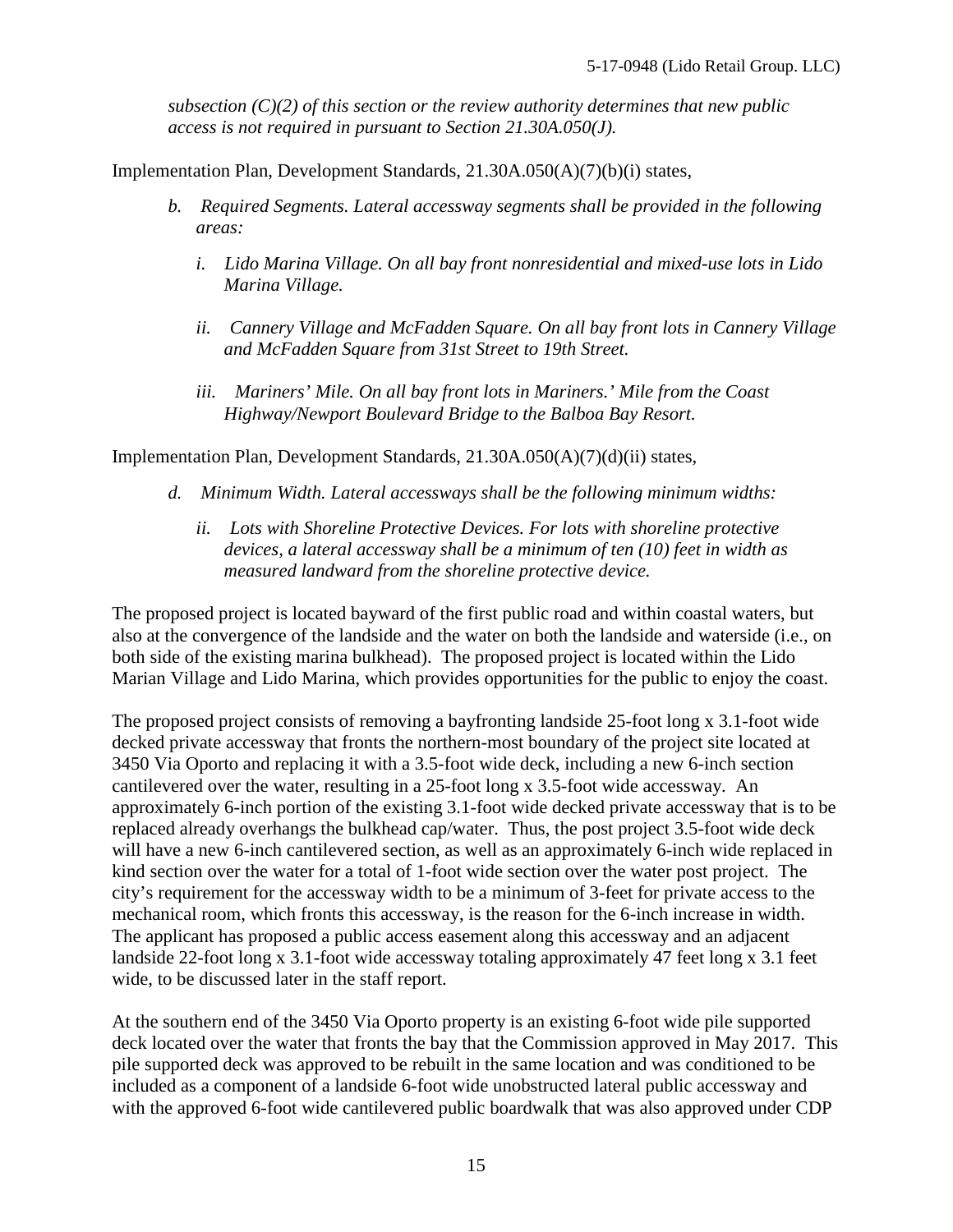No. 5-16-0120. These two 6-foot sections would form a 12-foot wide public boardwalk/accessway. Located along 3450 Via Oporto between the proposed project area and the area approved under CDP No. 5-16-0120 is an intervening approximately 22-foot long x 3.1 foot wide bayfronting landside private accessway (**[Exhibit No. 2, page 2](https://documents.coastal.ca.gov/reports/2018/8/F23d/F23d-8-2018-exhibits.pdf)**). Similar to the northern-most section accessway that is being replaced; this approximately 22-foot long landside private accessway section has an approximately 6-inch portion of the existing 3.1-foot wide accessway that overhangs the bulkhead cap/water.

Sections  $21.30A.050(A)(7)(b)(i-iii)$  and  $21.30A.050(A)(7)(d)(ii)$  of the City's certified LCP identify Lido Marina Village as one of three areas in the city where a 10-foot wide lateral access shall be provided, with the others being Cannery Village and McFadden Square and Mariner's Mile. Furthermore, the LCP states that lateral accessways will be provided on all bayfront nonresidential and mixed use lots in Lido Marina Village. The goal is to have a public waterfront accessway for the entire length of Lido Marina Village.

Through the approval of CDP No. 5-16-0120 the existing public waterfront boardwalk was expanded and improved and will result in a new 12-foot wide public boardwalk comprised of a new 6-foot wide unobstructed landside lateral public accessway and a new 6-foot wide cantilevered public boardwalk along the seawall/bulkhead. Included as part of this approval and resulting in the expansion and improvement of public access, was the rebuilding of the existing 6-foot wide pile supported deck over the water in the same location along the southern portion of 3450 Via Oporto. To ensure that unobstructed access was continuously provided, CDP No. 5- 16-0120 included a condition (No. 10) that required that an existing landside easement for the public walkway remain and another condition (No. 11) was imposed that required the City of Newport Beach (trustee of the public trust lands upon which the new boardwalk will be cantilevered over) to record a public access document to ensure the provision of unobstructed public access along the delineated 6-foot wide cantilevered boardwalk, including the rebuilt 6 foot wide pile supported deck over the water along the southern portion of 3450 Via Oporto.

Immediately north of the project site is the Elk's Club property at 3456 Via Oporto, which currently does not provide any public access, including no public access along the bayfront portion of the property. However, further north of this property is the Central Avenue public dock that was approved by the Commission in November 2016 under CDP No. 5-16-0353. Thus, a continuous lateral public accessway for the northern portion of Lido Marina Village would exist if public access was made available at 3456 Via Oporto and for the remaining portion of the property at 3450 Via Oporto where public access has not yet been provided (**[Exhibit No. 2, page 1](https://documents.coastal.ca.gov/reports/2018/8/F23d/F23d-8-2018-exhibits.pdf)**).

The proposed project presents an opportunity to improve public access, as required by the certified City of Newport Beach Local Coastal Program (LCP). Thus, Commission staff worked with the applicant, which has proposed public access along the proposed 3.5-foot wide deck, and also on the landside accessway (22 foot x 3.1 foot) on the northern portion of the property that would connect with the remaining southern portion of the deck where public access was already approved along the to be rebuilt 6-foot wide pile supported deck. While no work is currently proposed upon the 22-foot x 3.1 foot landside accessway, the applicant has proposed public access along all of its bayfront property as part of the waterfront improvements approved by CDP Nos. 5-16-0120 and 5-17-0948 (this permit). Both the northern-most 25-foot long x 3.1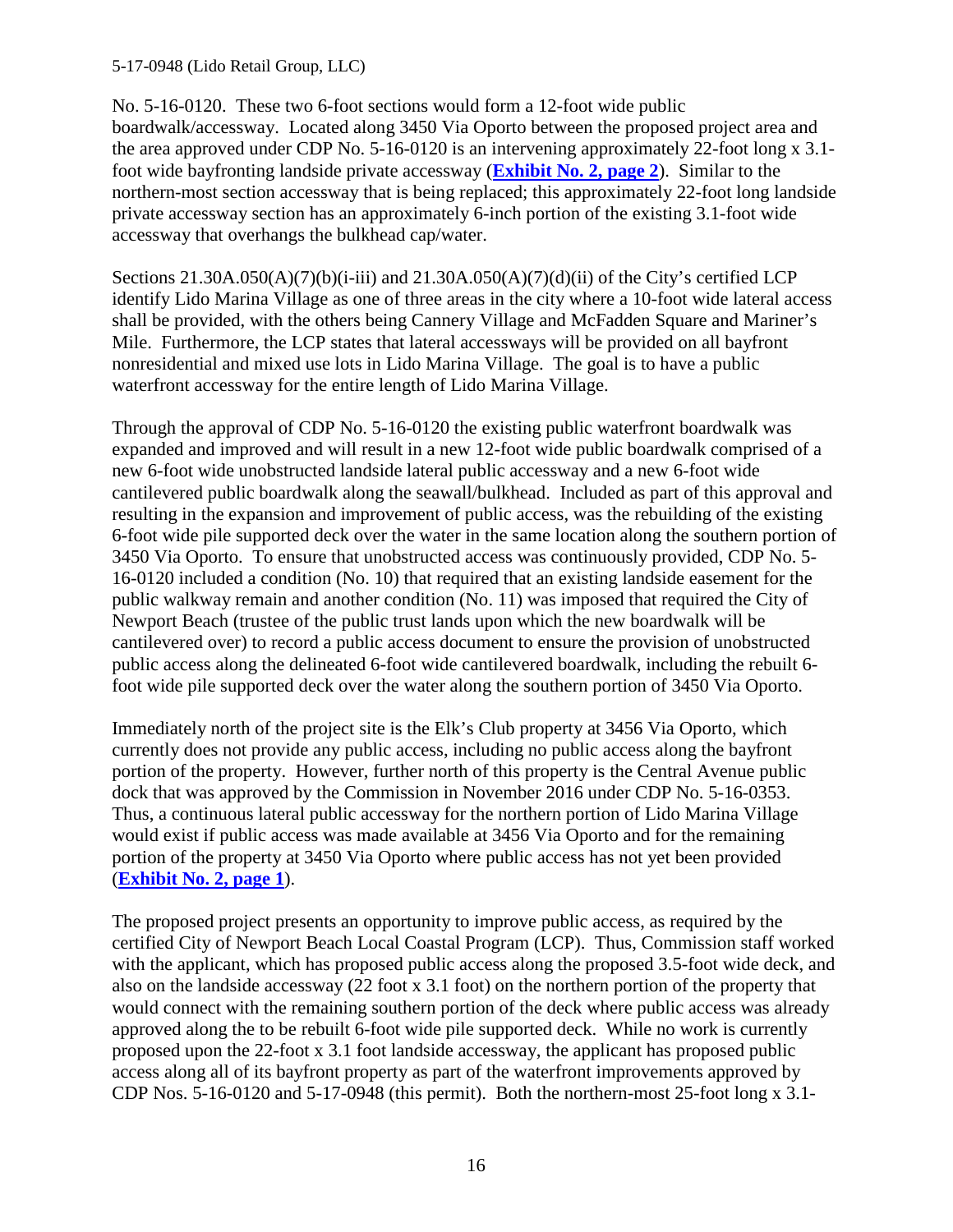foot wide section that will be replaced and the existing adjacent approximately 22-foot long x 3.1-foot wide decked private accessways have an existing approximately 6-inch portion of the existing 3.1-foot wide accessway that overhangs the bulkhead cap/water. This overhang will be extended by another six inches to widen the accessway to 3.5 feet. Thus, the post project 3.5 foot wide deck will have a one-foot cantilevered section. Along the top of the cantilevered section, a new 42-inch high steel pipe railing will be installed. The 22-foot long x 3.1-foot wide adjacent section also has an approximately 6-inch portion of the existing 3.1-foot wide accessway that overhangs the bulkhead cap/water, but no work is proposed on this section.

As a result of the applicant proposing a public access easement along these two sections of the accessways, lateral bayside public accessway along the entire length of the subject site consistent with the goal of the certified LCP in obtaining public access along the bayfront length of Lido Marina Village would be provided (**[Exhibit No. 2, page 2](https://documents.coastal.ca.gov/reports/2018/8/F23d/F23d-8-2018-exhibits.pdf)**). While the maximum proposed 3.5 foot width of the public accessway will be narrower than the minimum 10 feet required by the certified LCP, it serves as an intermediate phase until a full 10-foot wide public accessway can be developed in the future. A 10-foot wide accessway along this segment of the bayfront would require a substantial cantilevered or pile-supported deck to be constructed, at substantial cost; or as an alternative, demolishing portions of the existing landside buildings in order to provide a 10 foot wide easement on the private property. Considering that the proposed project is a relatively minor project (75 sq. ft. deck), the Commission finds that the provision of a 2.6-foot wide easement on the landside private property (where an accessway currently exists, plus the proposed 6-inch added width and the to be replaced in kind 6-inch segment that both overhang the water) is proportionate mitigation for the applicant's proposed extension of the deck six inches into public trust lands. Moreover, the applicant has proposed the easement so that the public accessway can be extended to the end of its property, albeit only a maximum of 3.5-feet wide at this time. Any future development plan for the abutting Elk's Club property at 3456 Via Oporto may provide an opportunity for the City to complete the Lido Marina Village bayfront accessway at the full 10-foot width called for by the certified LCP.

In order to ensure that unobstructed lateral landside public access along the approximately 47 foot long x 2.6-foot wide public accessway is provided and maintained the Commission imposes **Special Condition No. 1**, which requires the applicant, Lido Retail Group, LLC, to irrevocably offer to dedicate a landside public access easement along the proposed landside deck segment. In order to ensure that unobstructed public access is also provided along the 25-foot x 0.5-foot (6 inch) wide cantilevered portion of the deck accessway and the approximately 6-inch wide replaced in kind section over the water and the 6-inch portion of the adjacent existing 22-foot long x 0.5-foot wide (6 inch) accessway that overhangs the bulkhead cap/water and are maintained, the Commission imposes **Special Condition No. 2**, which requires the applicant to provide proof that the landowner(s) (trustee of the public trust lands upon which the decks will be cantilevered over), which in this case is the City of Newport Beach, has appropriately designated use of the boardwalk for unrestricted public access for the life of the proposed development, consistent with public trust values. As conditioned, the project will be consistent with the City's certified LCP requiring that lateral public access be provided in Lido Marina Village.

CDP No. 5-16-0120 included language within Special Condition No. 12 that anticipated public access in the future being provided along the northern portion of 3450 Via Oporto in that it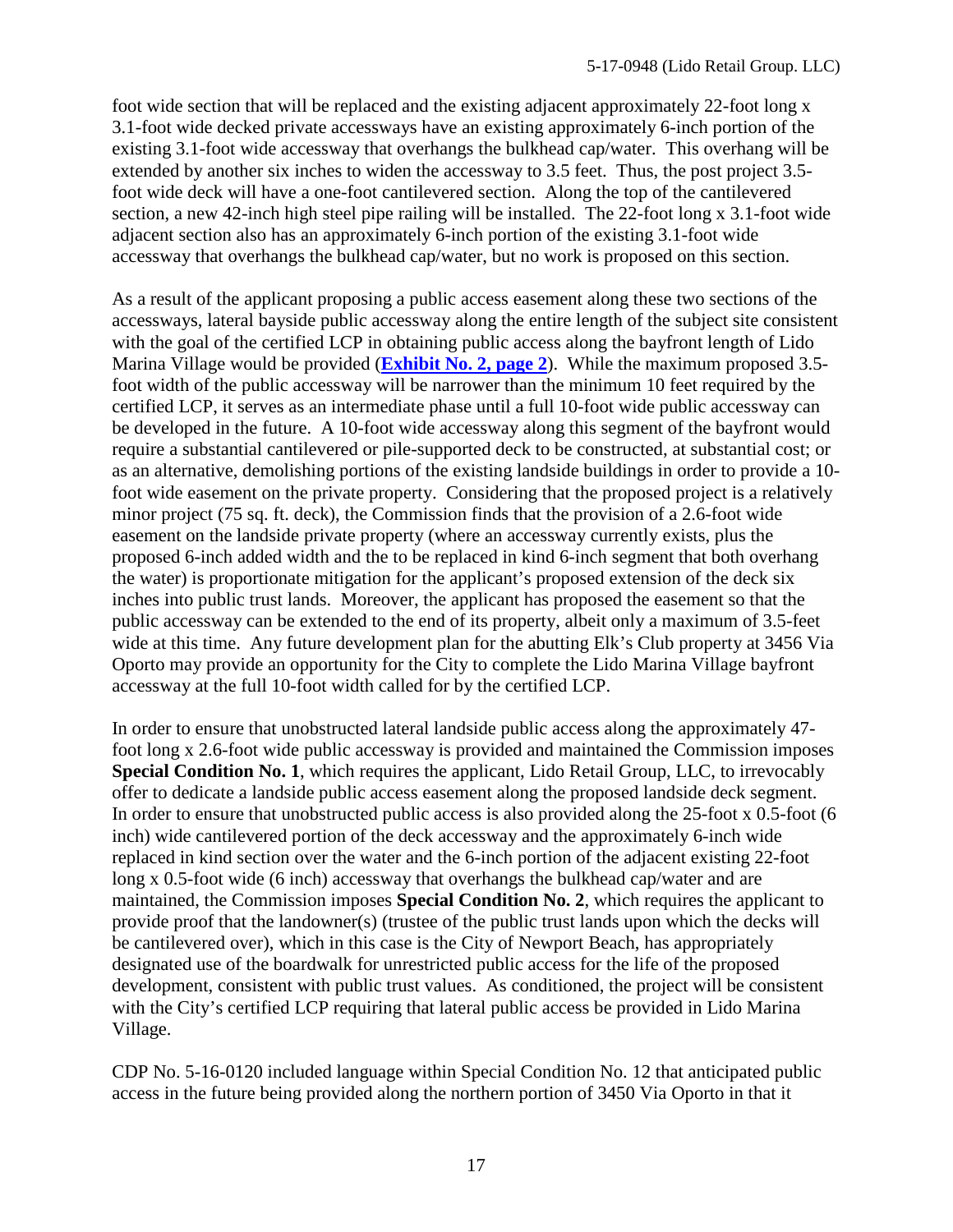required that approved rebuild of the 6-foot wide pile supported deck be designed so it could accommodate potential future expansion of the unobstructed lateral public accessway to the northern end of 3450 Via Oporto.

In order to make the public aware of the public access opportunities available along the deck accessways fronting the project site, a public access sign plan is necessary. Currently at this time, no such plan has been provided. Thus, the Commission imposes **Special Condition No. 3**, which requires the applicant to submit a coastal public access sign plan identifying the location of the visitor-serving/coastal access directional signage.

As conditioned, the Commission finds that the proposed project is consistent with Sections 30210, 30211 and 30212 of the Coastal Act and with the public access policies of the City's certified LCP, as discussed above.

## <span id="page-17-0"></span>**D. MARINE RESOURCES/WATER QUALITY**

Section 30230 of the Coastal Act states:

*Marine resources shall be maintained, enhanced, and where feasible, restored. Special protection shall be given to areas and species of special biological or economic significance. Uses of the marine environment shall be carried out in a manner that will sustain the biological productivity of coastal waters and that will maintain healthy populations of all species of marine organisms adequate for long-term commercial, recreational, scientific, and educational purposes.* 

Section 30231 of the Coastal Act states:

*The biological productivity and the quality of coastal waters, streams, wetlands, estuaries, and lakes appropriate to maintain optimum populations of marine organisms and for the protection of human health shall be maintained and, where feasible, restored through, among other means, minimizing adverse effects of waste water discharges and entrainment, controlling runoff, preventing depletion of ground water supplies and substantial interference with surface waterflow, encouraging waste water reclamation, maintaining natural vegetation buffer areas that protect riparian habitats, and minimizing alteration of natural streams.* 

Section 30232 of the Coastal Act states:

*Protection against the spillage of crude oil, gas, petroleum products, or hazardous substances shall be provided in relation to any development or transportation of such materials. Effective containment and cleanup facilities and procedures shall be provided for accidental spills that do occur.* 

Coastal Land Use Plan, Eelgrass Meadows, Policy 4.1.4-4 states,

*Provide for the protection of eelgrass meadows and mitigation of impacts to eelgrass meadows in a comprehensive harbor area management plan for Newport Bay.* 

Coastal Land Use Plan, Eelgrass Meadows, Policy 4.1.4-5 states,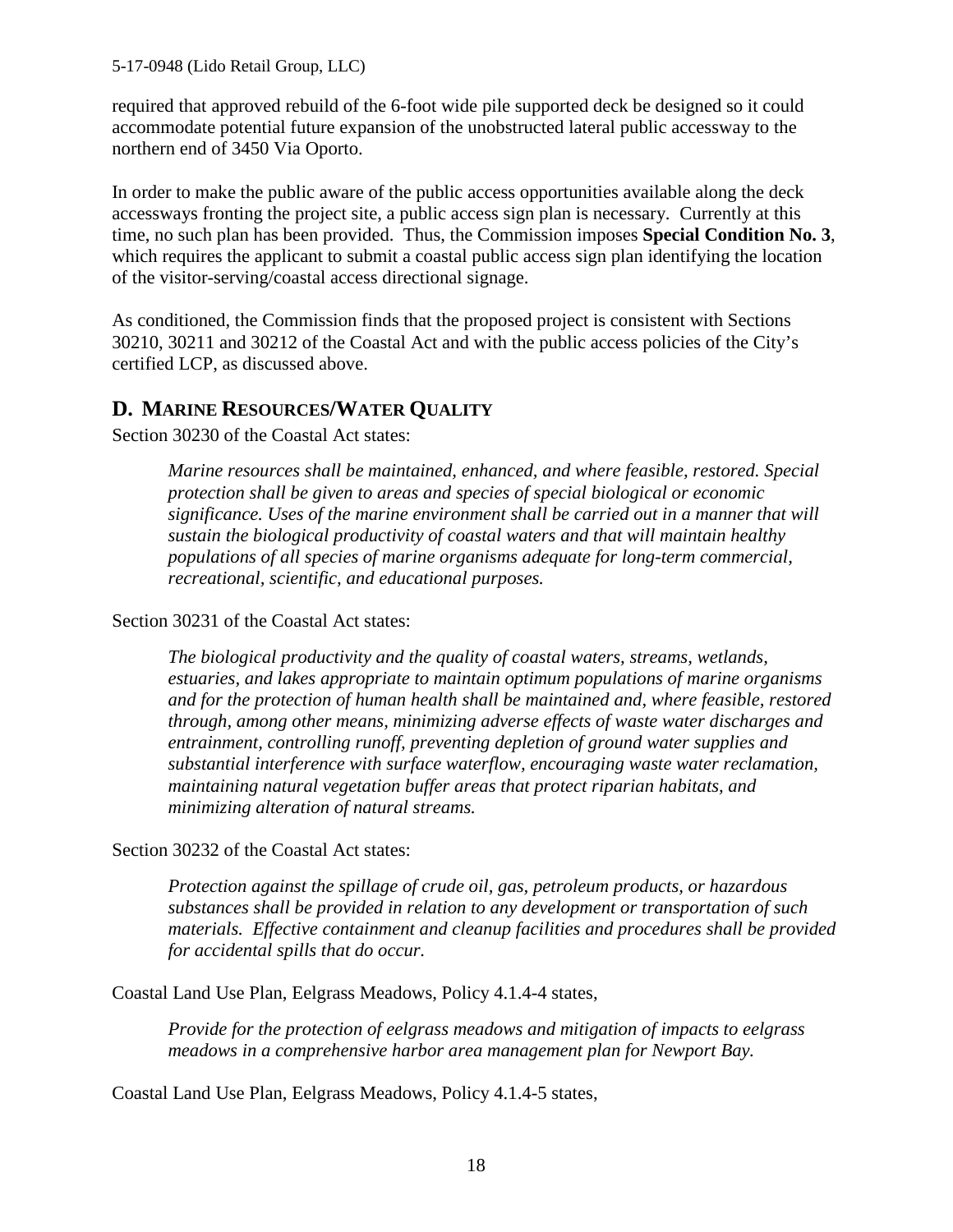*Where applicable require eelgrass and Caulerpa taxifolia surveys to be conducted as a condition of City approval for projects in Newport Bay in accordance with operative protocols of the Southern California Eelgrass Mitigation Policy and Caulerpa taxifolia Survey protocols.* 

Coastal Land Use Plan, Dredging, Diking and Filling, Policy 4.2.3-1 states,

*Permit the diking, filling, or dredging of open coastal waters, wetlands, estuaries, and*  lakes in accordance with other applicable provisions of the LCP, where there is no *feasible less environmentally damaging alternative, and where feasible mitigation measures have been provided to minimize adverse environmental effects and limited to the following:* 

- *A. Construction or expansion of port/marine facilities.*
- *B. Construction or expansion of coastal-dependent industrial facilities, including commercial fishing facilities, and* commercial ferry facilities.
- *C. In open coastal waters, other than wetlands, including estuaries and streams, new or expanded boating facilities, including slips, access ramps, piers, marinas, recreational boating, launching ramps, and pleasure ferries, and the placement of structural pilings for public recreational piers that provide public access and recreational opportunities.*
- *D. Maintenance of existing and restoration of previously dredged depths in navigational channels, turning basins, vessel berthing, anchorage, and mooring areas, and boat launching ramps. The most recently updated U.S. Army Corps of Engineers maps shall be used to establish existing Newport Bay depths.*
- *E. Incidental public service purposes which temporarily impact the resources of the area, such as burying cables and pipes, inspection of piers, and maintenance of existing intake and outfall lines.*
- *F. Sand extraction for restoring beaches, except in environmentally sensitive areas.*
- *G. Restoration purposes.*
- *H. Nature study, aquaculture, or similar resource-dependent activities.*
- *I. In the Upper Newport Bay Marine Park, permit dredging, diking, or filling only for the purposes of wetland restoration, nature study, or to enhance the habitat values of environmentally sensitive areas.*

Coastal Land Use Plan, Dredging, Diking and Filling, Policy 4.2.3-2 states,

*Continue to permit recreational docks and piers as an allowable use within intertidal areas in Newport Harbor.* 

Coastal Land Use Plan, Dredging, Eelgrass Protection and Restoration, Policy 4.2.5-1 states,

*Avoid impacts to eelgrass (Zostera marina) to the greatest extent possible. Mitigate*  losses of eelgrass at a 1.2 to 1 mitigation ratio and in accordance with the Southern *California Eelgrass Mitigation Policy. Encourage the restoration of eelgrass throughout Newport Harbor where feasible.*

Coastal Land Use Plan, TMDLs, Policy 4.3.1-8 states,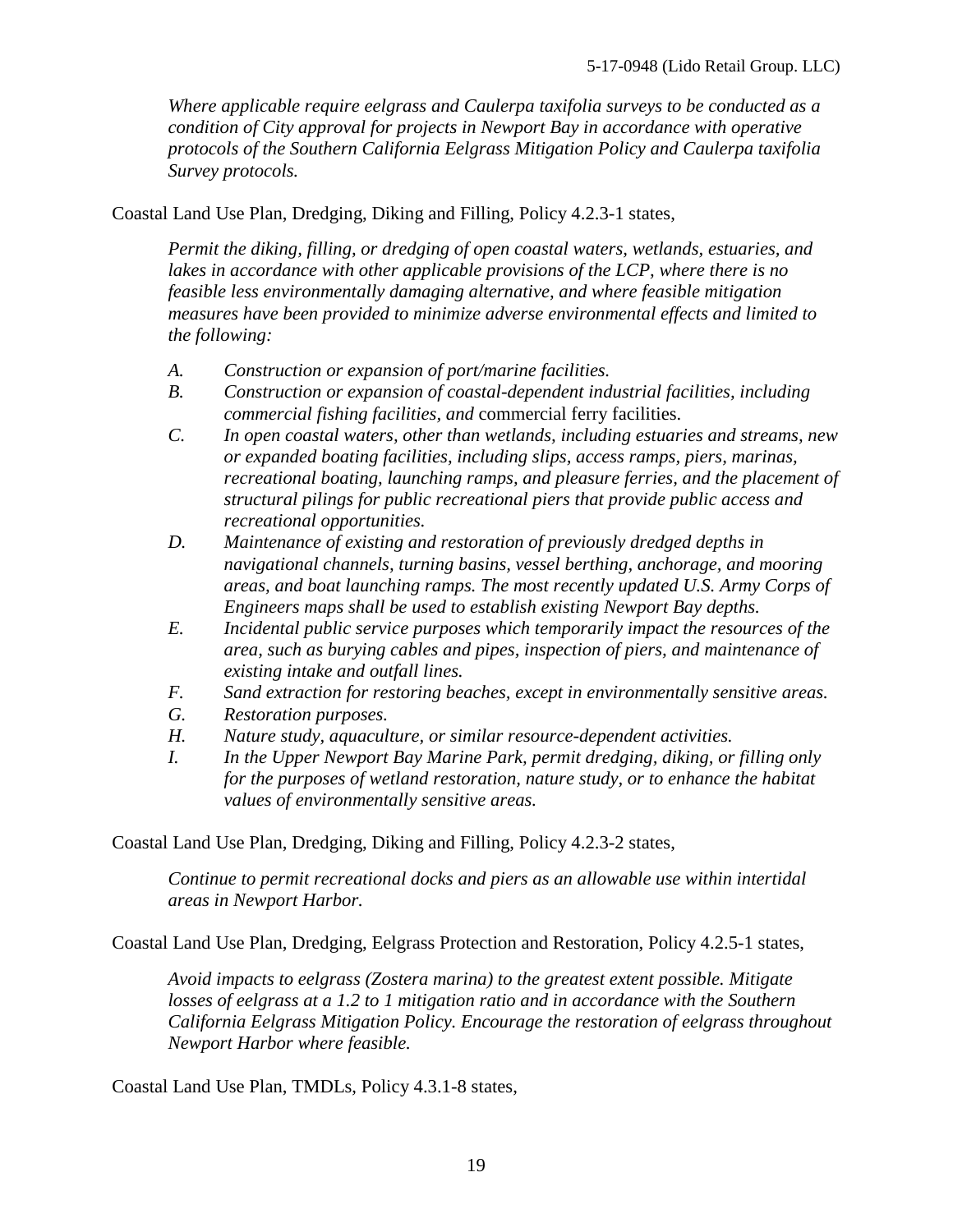*Protection against the spillage of crude oil, gas, petroleum products, or hazardous substances shall be provided in relation to any development or transportation of such materials. Effective containment and cleanup facilities and procedures shall be provided for accidental spills that do occur.* 

Coastal Land Use Plan, NPDES, Policy 4.3.2-1 states,

*Promote pollution prevention and elimination methods that minimize the introduction of pollutants into coastal waters, as well as the generation and impacts of dry weather and polluted runoff.* 

Coastal Land Use Plan, NPDES, Policy 4.3.2-6 states,

*Implement and improve upon best management practices (BMPs) for residences, businesses, new development and significant redevelopment, and City operations.* 

Coastal Land Use Plan, NPDES, Policy 4.3.2-7 states,

*Incorporate BMPs into the project design in the following progression: Site Design BMPs. Source Control BMPs. Treatment Control BMPs. Include site design and source control BMPs in all developments. When the combination of site design and source control BMPs are not sufficient to protect water quality as required by the LCP or Coastal Act, structural treatment BMPs will be implemented along with site design and source control measures.* 

Coastal Land Use Plan, NPDES, Policy 4.3.2-19 states,

*Require parking lots and vehicle traffic areas to incorporate BMPs designed to prevent or minimize runoff of oils and grease, car battery acid, coolant, gasoline, sediments, trash, and other pollutants to receiving waters.* 

Coastal Land Use Plan, NPDES, Policy 4.3.2-22 states,

*Require beachfront and waterfront development to incorporate BMPs designed to prevent or minimize polluted runoff to beach and coastal waters.* 

The proposed project includes no filling or dredging. No work is proposed that would disturb the bottom of the bay.

## **1. Eelgrass (***Zostera marina***)**

Eelgrass (*Zostera marina)* is an aquatic plant consisting of tough cellulose leaves, which grows in dense beds in shallow, subtidal or intertidal unconsolidated sediments. Eelgrass is considered important to protect because it functions as important habitat for a variety of fish and other wildlife, according to the California Eelgrass Mitigation Policy (CEMP) adopted by the National Marine Fisheries Service (NMFS), the U.S. Fish and Wildlife Service (USFWS), and the California Department of Fish and Wildlife (CDFW). For instance, eelgrass beds provide areas for fish egg laying, juvenile fish rearing, and waterfowl foraging. Sensitive species, such as the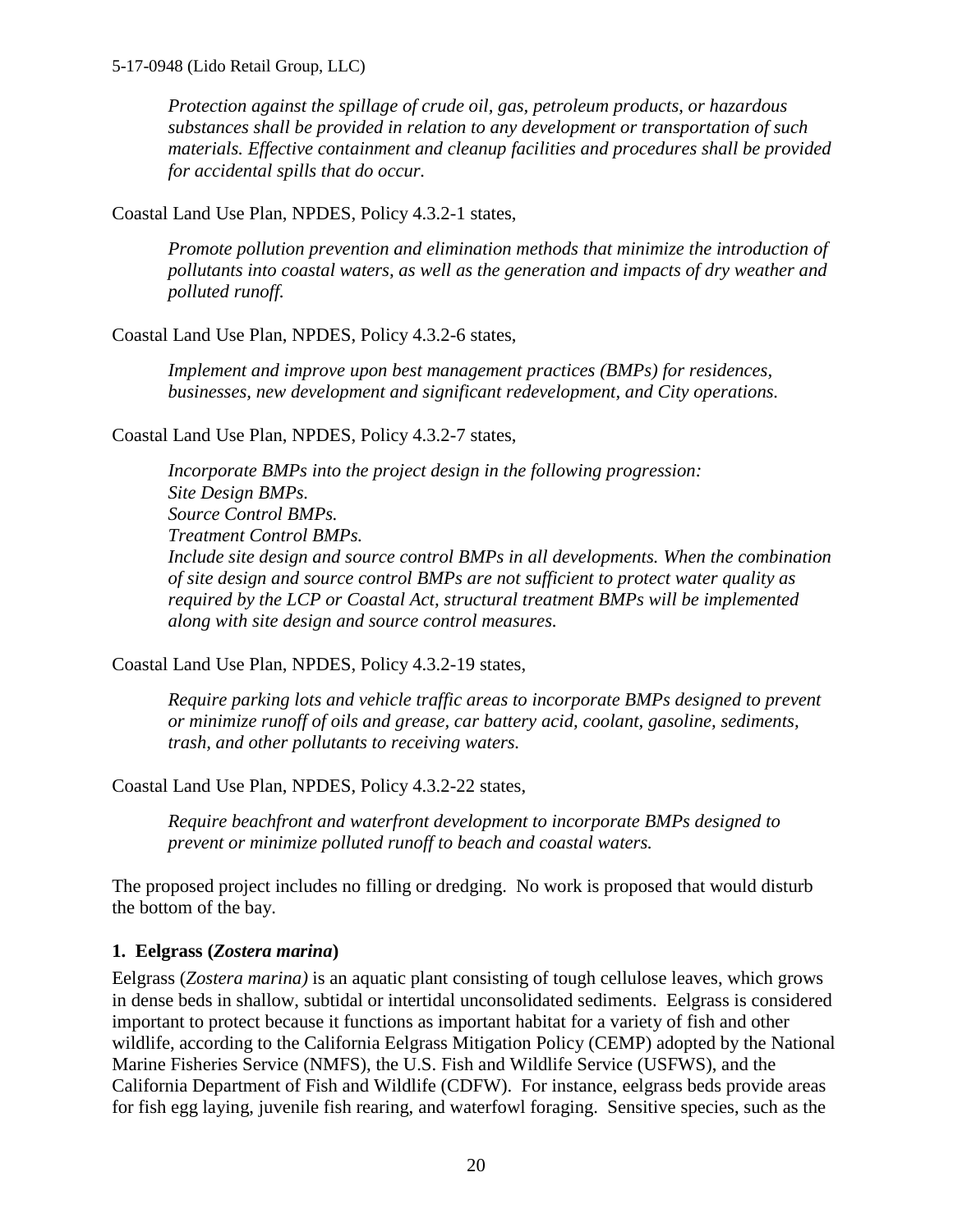California least tern, a federally listed endangered species, utilize eelgrass beds as foraging grounds.

An eelgrass survey took place on October 29, 2017 as required by the City of Newport Beach Harbor Resources Division and did not identify the presence of eelgrass. In this case, the proposed project includes no bottom disturbance, and encroaches only 6-inches over the bay. No eelgrass was found near the project site, which is shaded most of the time because of its orientation and presence of dock floats. Therefore, the proposed project will not impact eelgrass.

## **2.** *Caulerpa Taxifolia*

In 1999, a non-native and invasive aquatic plant species, *Caulerpa Taxifolia*, was discovered in parts of Huntington Harbor (Emergency Coastal Development Permits 5-00-403-G and 5-00- 463-G). *Caulerpa Taxifolia* is a type of seaweed which has been identified as a threat to California's coastal marine environment because it has the ability to displace native aquatic plant species and habitats. Information available from the National Marine Fisheries Service indicates that Caulerpa Taxifolia can grow in large monotypic stands within which no native aquatic plant species can co-exist. Therefore, native seaweeds, seagrasses, and kelp forests can be displaced by the invasive *Caulerpa Taxifolia*. This displacement of native aquatic plant species can adversely impact marine biodiversity with associated impacts upon fishing, recreational diving, and tourism. *Caulerpa Taxifolia* is known to grow on rock, sand, or mud substrates in both shallow and deep water areas. Since eelgrass grows within the general project vicinity, Caulerpa Taxifolia, if present, could displace eelgrass in the channels.

A *Caulerpa Taxifolia* survey was completed on October 29, 2017 and none was found. In this case, the proposed project includes no bottom disturbance. Therefore, the proposed project will not cause the dispersal of *Caulerpa Taxilfolia*.

## **3. Construction Impacts to Water Quality**

Construction will occur on land and partially above coastal waters. As such, there is a possibility that construction phase activities could result in adverse water quality impacts. In addition, there is a possibility that improper staging and storage of equipment could have impacts on water quality.

Potential construction phase impacts include improper storage or placement of construction materials, debris, or waste in a location subject to erosion and dispersion or in a manner which allows such materials to be discharged into Newport Bay and coastal waters via rain or urban runoff. These actions would result in adverse impacts upon the marine environment that would reduce the biological productivity of coastal waters. For instance, construction debris entering coastal waters may cover and displace soft bottom habitat. In addition, the use of machinery in coastal waters not designed for such use may result in the release of lubricants or oils that are toxic to marine life. Sediment discharged into coastal waters may cause turbidity, which can shade and reduce the productivity of foraging avian and marine species ability to see food in the water column.

The applicant is proposing Best Management Practices (BMPs) for reducing or eliminating construction-related impacts to water quality during construction, such as: prohibition of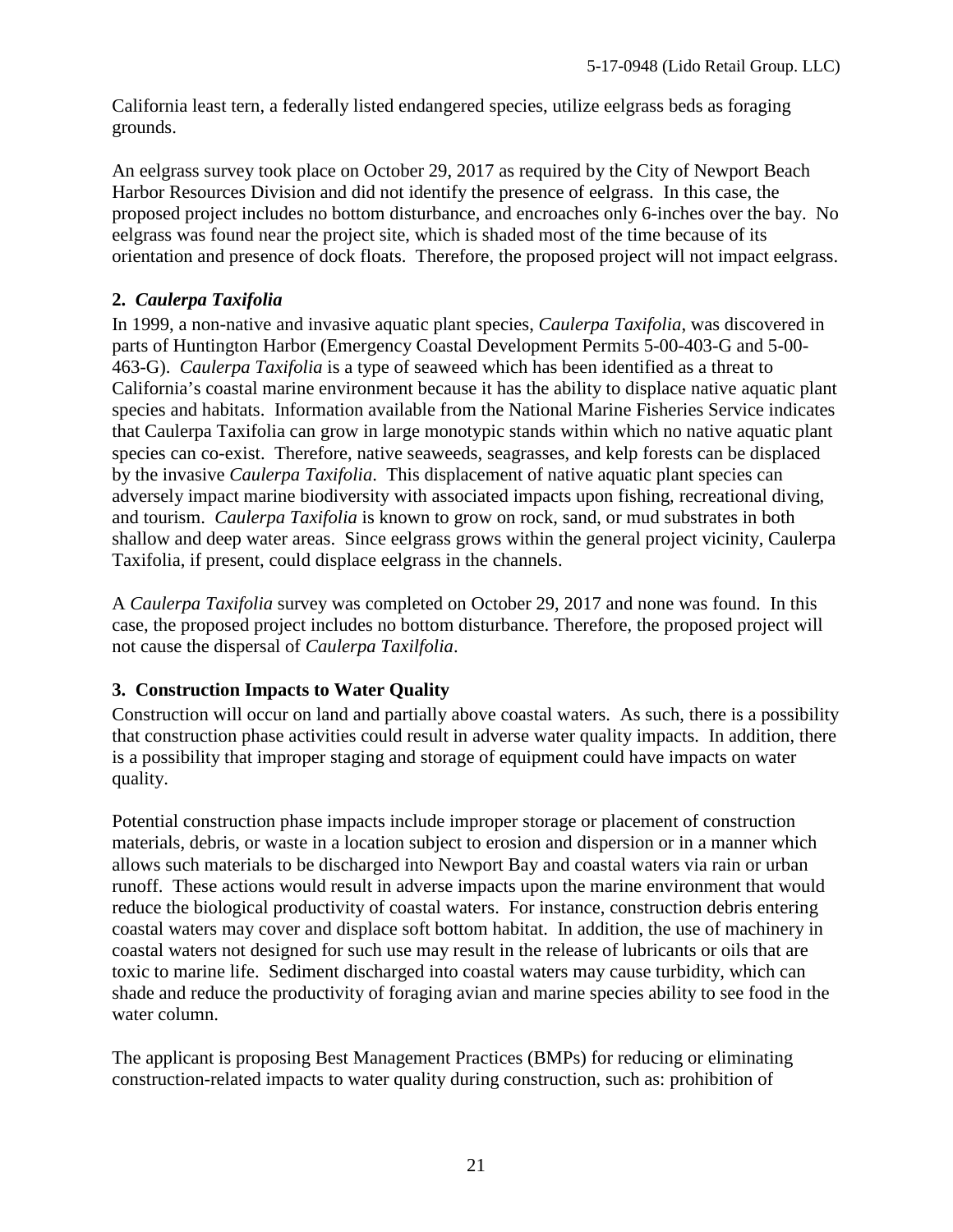discharge of any hazardous materials into the Newport Bay, disposal of trash in suitable containers on land or on work barges at the end of the construction day, etc.

In order to assure that the proposed project does not result in any accidental or unanticipated discharges, spills or other activities that could harm marine resources and water quality, and to assure the applicant is aware of their responsibility to provide a debris catching device under this coastal development permit, the Commission imposes **Special Condition No. 4**, which requires the applicant to implement construction Best Management Practices (BMPs) to protect water quality during construction.

The applicant has indicated that construction will take place from the landside and the existing floating dock. However, the applicant has not stated where the construction staging area will be for the landside work. Thus, the Commission finds that it is necessary to impose **Special Condition No. 5**, which requires the applicant to submit a Construction Staging Plan for the Executive Director's review and approval.

#### **4. Post-Construction Impacts to Water Quality**

Post project, the proposed project will result in a minimal increase of 12.5 square feet of area attributed to the new 6-inch cantilevered section over the water. Thus, this will result in a minimal increase of area that has the potential to affect water quality. Currently, drainage is directed landward and will continue to do so post project. With the minimal increase of surface area as a result of the project, impacts to water quality are minimal.

The applicant has stated that the new deck materials will be made of Douglas fir and IPE (Brazilian walnut wood) and that the Douglas fir will be treated with a chemical preservative treatment, Ammoniacal Copper Zinc Arsenate (ACZA). ACZA is a preservative approved by the Commission. Whenever a wood preservative is used such as ACZA, the wood is usually sealed off from the environment by applying a coating to prevent leaching of the preservative into the water. However in this case, the applicant has not identified that a sealant will be applied. Thus, the Commission imposes **Special Condition No. 6**, which requires the applicant to submit revised project plans identifying the sealant for the decking material.

Thus, as conditioned, the Commission finds that the proposed project is consistent with Sections 30230, 30231, and 30232 of the Coastal Act and with the marine resources and water quality policies of the City's certified LCP, as discussed above.

## <span id="page-21-0"></span>**E. HAZARDS**

Section 30253 of the Coastal Act provides in part:

*New Development shall:*

 *(1) Minimize risks to life and property in areas of high geologic, flood, and fire hazards...* 

Coastal Land Use Plan, Hazards and Protective Devices, Policy 2.8 1-2 states,

*Design and site new development to avoid hazardous areas and minimize risks to life and property from coastal and other hazards.*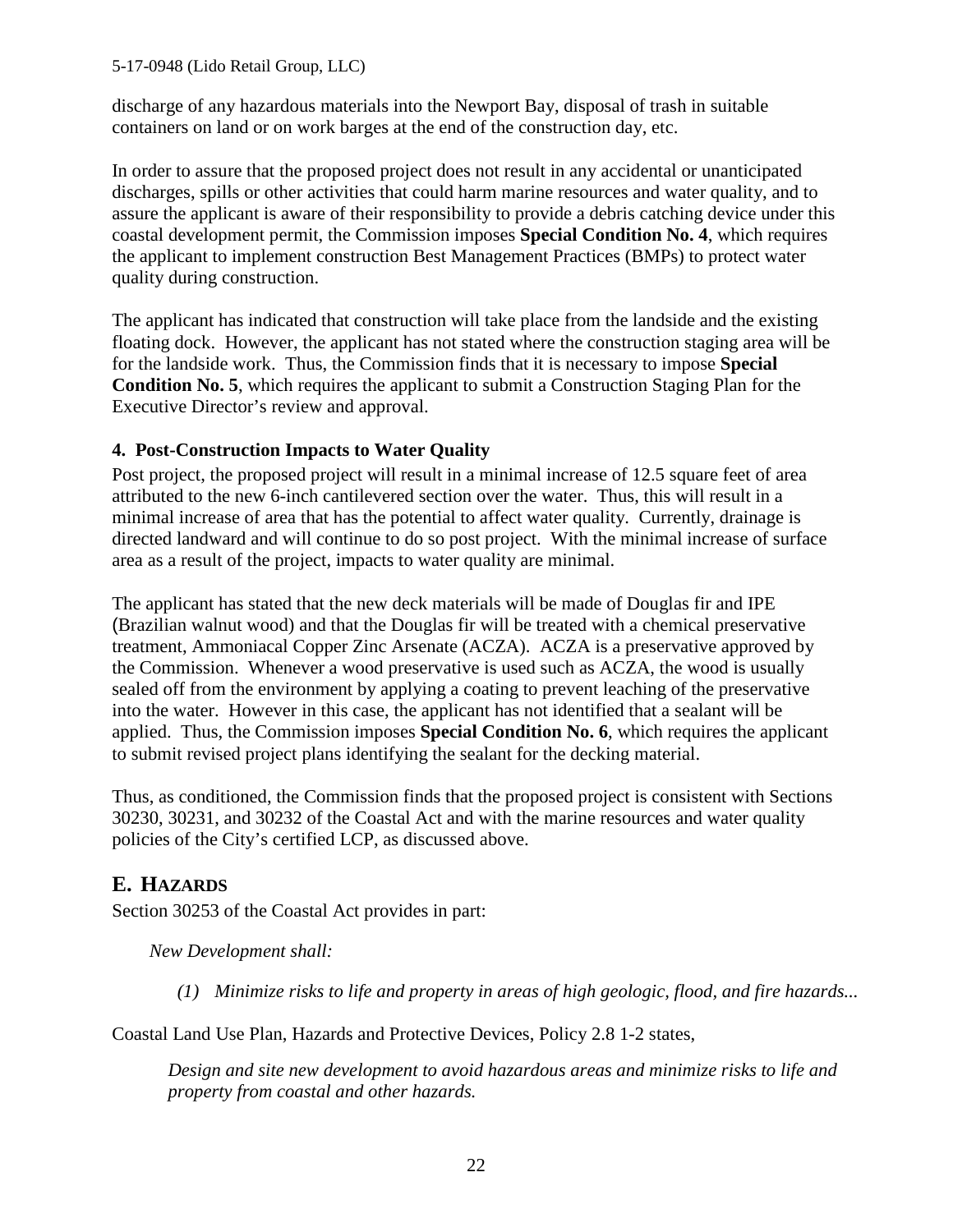Coastal Land Use Plan, Hazards and Protective devices, Policy 2.8 1-4 states,

*Require new development to assure stability and structural integrity, and neither create nor contribute significantly to erosion, geologic instability, or destruction of the site or surrounding area or in any way require the construction of protective devices that would substantially alter natural landforms along bluffs and cliffs.* 

Coastal Land Use Plan, Coastal Erosion, Policy 2.8 6-10 states,

*Site and design new structures to avoid the need for shoreline and bluff protective devices during the economic life of the structure (75 years).*

Due to its bay fronting location, the project site may be exposed to coastal hazards from sea level rise, erosion, wave attack, flooding and other coastal hazards. The proposed project consists of removing a bayfronting landside 25-foot long x 3.1-foot wide decked private accessway and replacing it with a 3.5-foot wide deck, including a new 6-inch section cantilevered over the bulkhead and water. No additional work is proposed, including any work to the existing bulkhead. The top of the existing and replaced deck will be at elevation +9.81 feet NAVD88.

To analyze future coastal hazards upon the site, a hazards analysis is necessary. Thus, a sea level rise/seawall concept memorandum that discussed potential sea level rise impacts to the Lido Marina Village bulkhead, including the project site at 3450 Via Oporto, was completed for CDP No. 5-16-0120 that was approved by the Commission in May 2017. This report analyzed future coastal hazards for years 2030 (13 year design life) and 2067 (50 year design life). The year 2030 provides an imminent reference and the year 2067 was selected due to the fact that the buildings at Lido Marina Village have an estimated 50 year lifespan. Based on interpolated sea level rise projections from the National Research Council (NRC) 2012 report, the report states that sea levels may rise between 0.8 feet to 3.2 feet by the year 2067 (50 years). The top of the existing and replaced deck has an initial elevation of +9.81 feet NAVD 88. The project has been designed to be above the highest astronomical tide elevation of +7.2 feet NAVD88 and above the City of Newport Beach design flood height of +9.0 feet NAVD88. If there were to be a 3.2-foot rise (the upper range of the NRC projections for southern California), an extreme high tide still water level of  $+10.40$  feet NAVD88 ( $+7.20$  feet MLLW  $+3.2$  feet  $= +10.40$  feet NAVD88) could result. Such a rise would exceed the proposed top elevation of +9.81 feet NAVD88, resulting in water up to 0.59-feet higher than the proposed top elevation of the deck.

Since the 2012 NRC report, the California Ocean Protection Council (COPC) has conducted updated research on sea level rise and in April 2017 they produced "*Rising Seas in California: An Update on Sea-Level Rise Science*" report, which is being incorporated into COPC's 2018 update to the State Sea-Level Rise Guidance. The updated projections in the Rising Seas report suggest sea levels could rise between 1.2 and 3.3 feet by 2070 (52 years), depending on greenhouse gas emissions. The updated science report also includes an extreme scenario (termed the "H++" scenario) of 5.0 feet of sea level rise by 2070 based on recent modelling efforts that look at possible sea level rise associated with rapid ice sheet loss. If there were to be a 3.3-foot rise (the upper range of the currently recommended amount of sea level rise to expect, taken from the April 2018 COPC projections for southern California), an extreme high tide still water level of  $+10.50$  feet NAVD88 ( $+7.20$  feet MLLW  $+3.3$  feet  $= +10.50$  feet NAVD88) could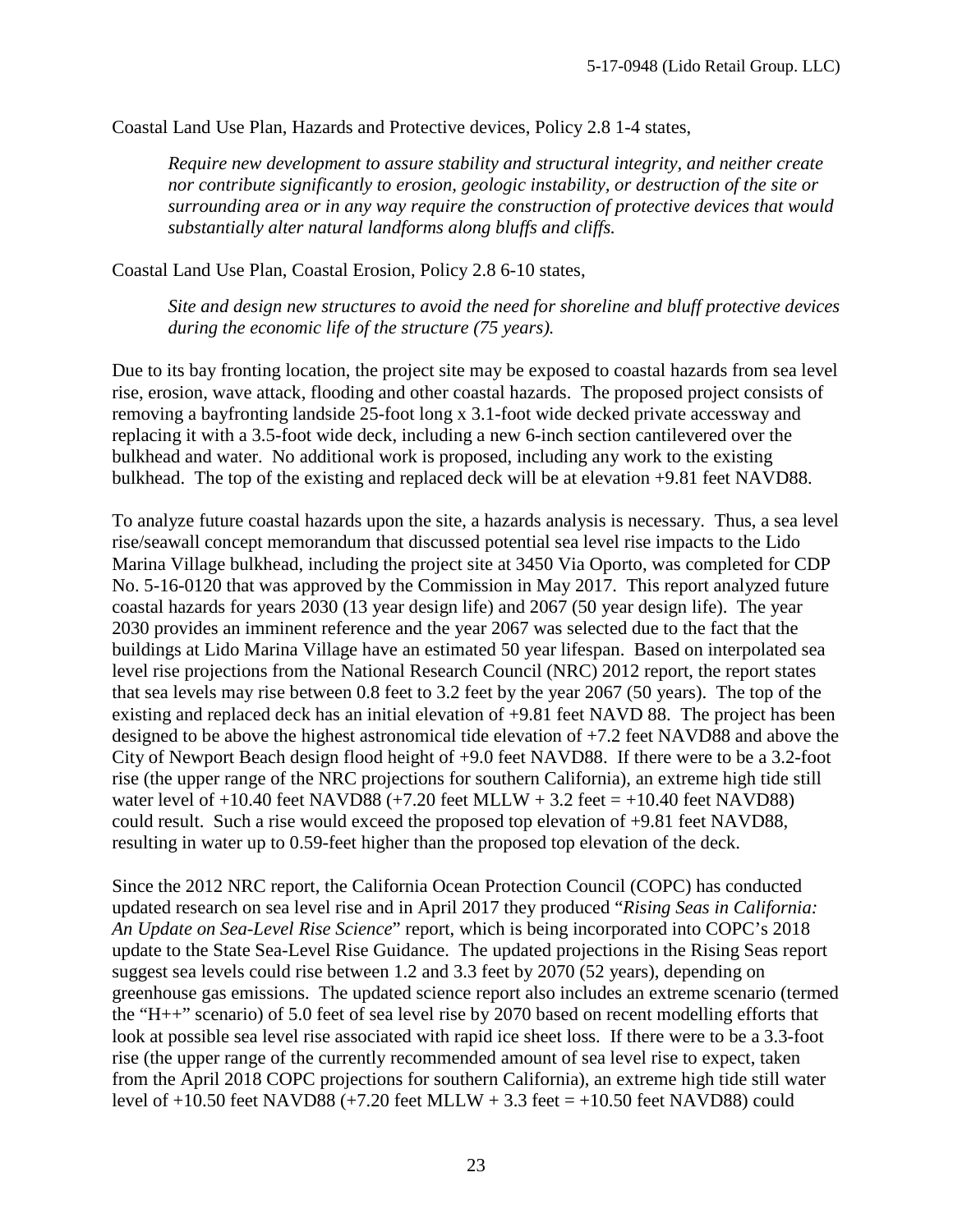result. Such a rise would exceed the proposed top elevation of +9.81 feet NAVD88, resulting in water up to 0.69-feet higher than the proposed top elevation of the deck. The proposed development is a 75 square foot deck, attached to an existing bulkhead. If it is threatened by sea level rise, the proposed deck can be removed, or perhaps raised.

Therefore, the proposed development may be impacted by future flooding hazards if sea level rise approaches the interpolated upper range of the NRC projections. To ensure the applicant accepts the responsibility for all hazards associated with coastal development, the Commission imposes **Special Condition No. 7**, which requires the applicant to agree to assume the risk that the development is susceptible to hazards.

As conditioned, the Commission finds that the proposed project is consistent with Sections 30235 and 30253 of the Coastal Act and the hazard policies of the City's certified LCP, as discussed above.

## <span id="page-23-0"></span>**F. UNPERMITTED DEVELOPMENT**

Development may have occurred on the subject property without benefit of required coastal development permits including, but not limited to, land side development consisting of changes in intensity of use, outdoor dining locations, street improvements, and a parking management plan. Commission Enforcement staff is currently considering options to resolve the alleged unpermitted development.

Although unpermitted development may have occurred prior to submission of this coastal development permit application, consideration of this application by the Commission has been based solely upon the City's certified LCP and Chapter 3 policies of the Coastal Act. Commission review and action on this permit application does not constitute a waiver of any legal action with regard to the alleged violation(s) nor does it constitute an admission as to the legality of any development undertaken on the subject site without a coastal development permit and will endeavor to work with the applicant to resolve this matter, independent of this permit action.

## <span id="page-23-1"></span>**G. DEED RESTRICTION**

To ensure that any prospective future owners of the property are made aware of the applicability of the conditions of this permit, the Commission imposes **Special Condition No. 8**, which requires the property owner record a deed restriction against the property, referencing all of the above special conditions of this permit and imposing them as covenants, conditions and restrictions on the use and enjoyment of the Property. Thus, as conditioned, any prospective future owner will receive actual notice of the restrictions and/or obligations imposed on the use and enjoyment of the land including the risks of the development and/or hazards to which the site is subject, and the Commission's immunity from liability.

**Special Condition No. 7** is intended to require the owner of the waterside parcel(s) to record a public access restriction for the waterside portion over which the new deck is cantilevered, and the condition as drafted allows the Commission to work with the applicant and the landowner to determine the appropriate form of that document. To the extent that the Executive Director determines that the landowner cannot record a public access restriction against the waterside portion of the property, the condition allows the Executive Director to accept an alternative form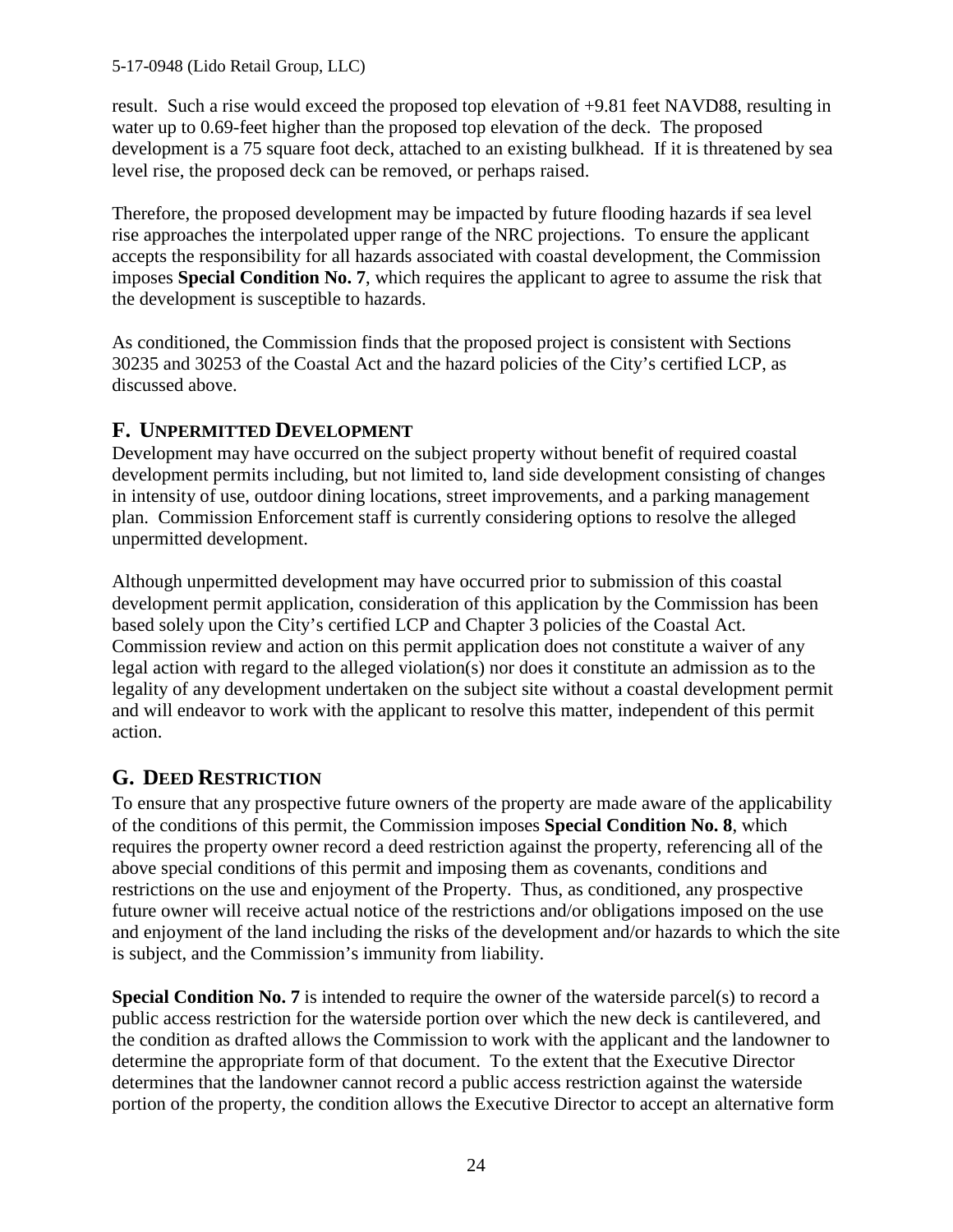of non-recorded document that ensures the cantilevered boardwalk area is reserved for unobstructed public access for the duration of any portion of the approved development.

# <span id="page-24-0"></span>**H. CALIFORNIA ENVIRONMENTAL QUALITY ACT (CEQA)**

Section 13096 of Title 14 of the California Code of Regulations requires Commission approval of Coastal Development Permit applications to be supported by findings showing the approval, as conditioned, to be consistent with any applicable requirements of the California Environmental Quality Act (CEQA). Section 21080.5(d)(2)(A) of CEQA prohibits a proposed development from being approved if there are feasible alternatives or feasible mitigation measures available which would substantially lessen any significant adverse effect which the activity may have on the environment. The Commission's regulatory program for reviewing and granting CDPs has been certified by the Resources Secretary to be the functional equivalent of CEQA. (14 CCR § 15251(c).)

In this case, the City of Newport Beach (Planning Department and Harbor Resources Division) is the lead agency and the Commission is a responsible agency for the purposes of CEQA. The City of Newport Beach determined that the proposed development is ministerial or categorically exempt under Class 1 and 2 guidelines (CCR § 15301 and 15302) from CEQA on November 7, 2017 (Harbor Resources Division) and on July 17, 2018 (Planning Department). As a responsible agency under CEQA, the Commission has determined that the proposed project, as conditioned, is consistent with the marine resources, water quality and public access policies of the Coastal Act. As conditioned, there are no feasible alternatives or feasible mitigation measures available which would substantially lessen any significant adverse impact which the activity may have on the environment. Therefore, the Commission finds that the proposed project can be found consistent with the requirements of the Coastal Act to conform to CEQA.